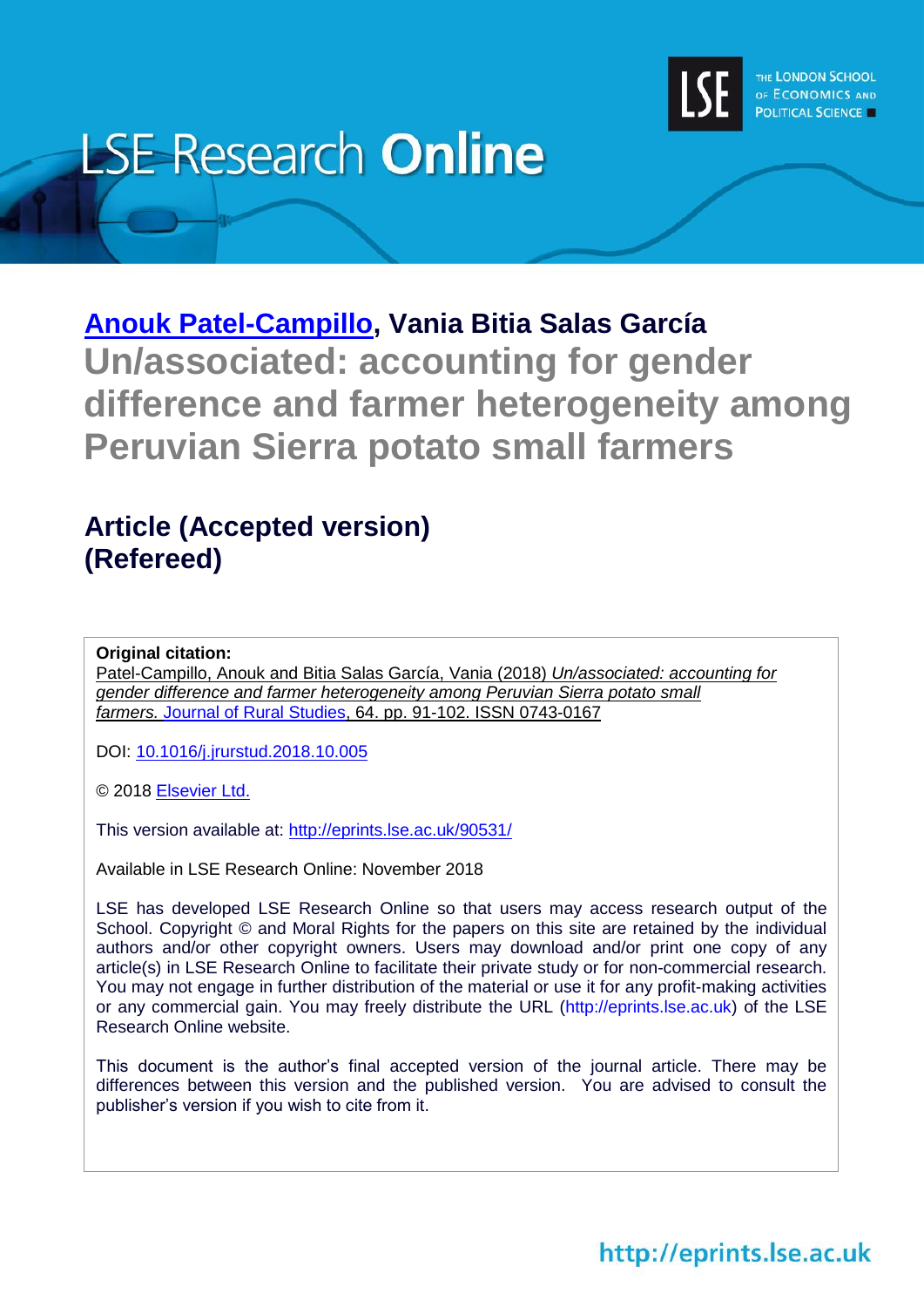# **Un/Associated: Accounting for Gender Difference and Farmer Heterogeneity Among Peruvian Sierra Potato Small Farmers**

# **Anouk Patel-Campillo**

## **Vania Bitia Salas García**

# **Abstract**

Recognizing the challenges faced by small farmers, international institutions have encouraged national governments to foster the collective organization of small farmers and farmer membership through policy interventions that target rural populations, and more specifically 'women' and 'marginalized farmers'. Yet, access to membership continues to elude the most disadvantaged small farmers. Based on Peru's 2012 National Agricultural Census, we conduct a comparative analysis of small Peruvian potato farmers to identify the social markers that influence membership status. We conduct cross-group (women versus men) and intra-group (among women and among men) comparisons to tease out gender difference and farmer heterogeneity and the social markers that account for exclusion. We suggest that considering women and marginalized farmers as homogeneous and residual populations obscures the social markers that differentiate small farmers homogenizing women as a group and rendering some men and masculine gendered practices analytically invisible. This study contributes to the literature on gender and the collective organization of farmers by highlighting gender difference and farmer heterogeneity and points to genderbased inequality as well as other forms of inequality that influence the membership status. Our analysis shows that men comprise a larger proportion of potato farmers, yet the membership status of women and men is nearly equal and that associated women farmers hold the highest percentage of land titles while unassociated men hold the lowest. We also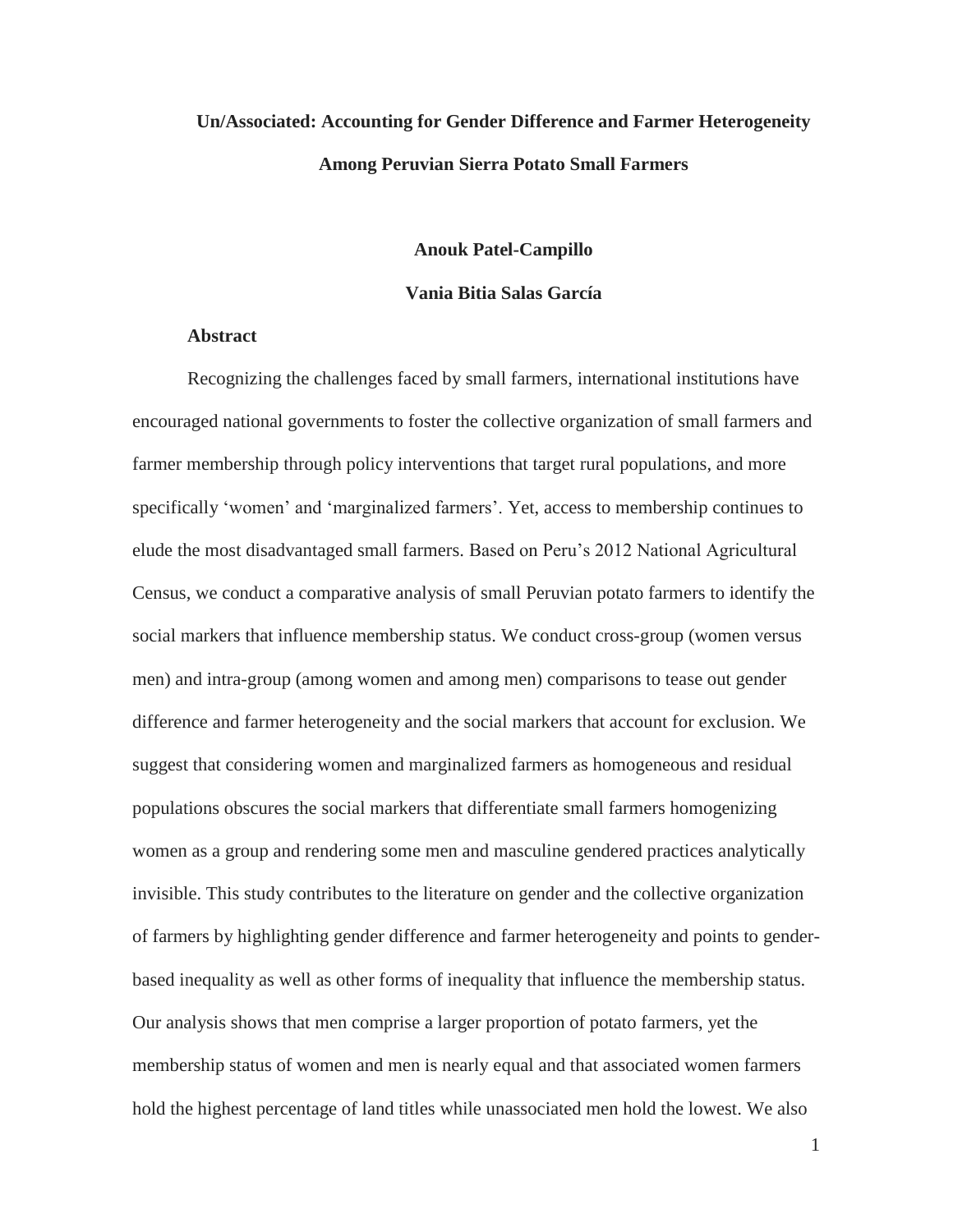find a large number of districts without the presence of associated women potato farmers indicating the existence of gender-based spatial inequality. Our analysis of household composition points to the feminization of women farmer households due to the absence of male partners and a large presence of elderly women in comparison to men farmer households. Unlike for men, the presence of a partner and/or elderly household members has no effect on women's membership status. Similarly, the presence of girls (and not boys) under six years of age has a negative effect only for women's membership. We also find that for women, it is more important to have higher levels of education than men to participate in farmer organizations. Our intra-group comparisons indicate unassociated and associated women are differentiated based on a combination of social markers including education, economic and domestic partnership, language and land ownership. Overall, our analysis shows that while gender-based inequality persists, there are other cross-cutting markers of social differentiation among women and men that influence farmer membership status.

Keywords: gender, cooperatives, masculinity, inequality, rural development

# **1. Introduction**

The United Nations and other international institutions declared 2012 the International Year of Cooperatives (IYC) charting out a new policy action plan to encourage national governments to take an active role in fostering the collective organization of small farmers. The impetus and underlying justification for government involvement in the organization of agricultural production is premised on the importance of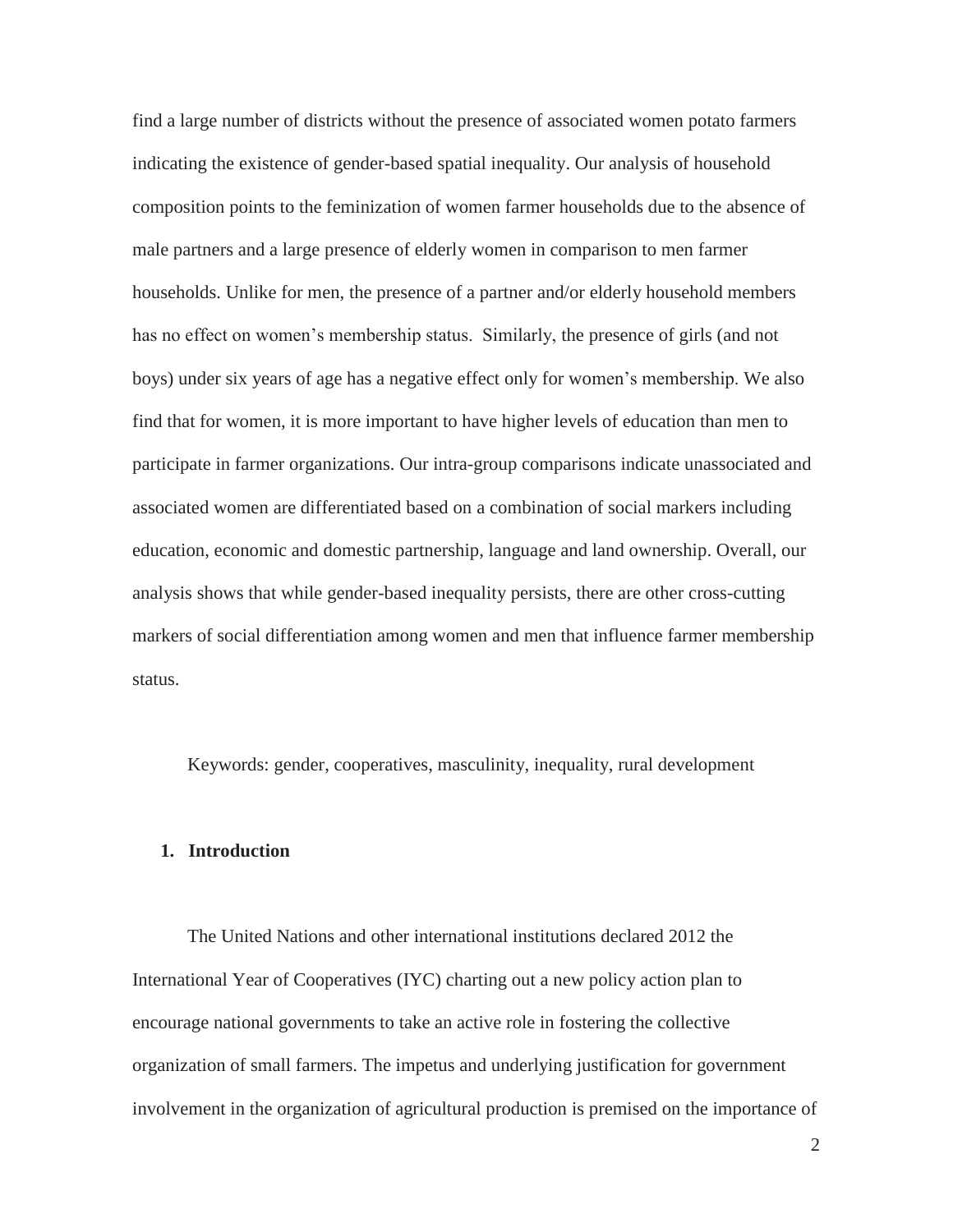facilitating the articulation of markets at the point of production to promote development and alleviate rural poverty. The collective organization of farmers is not a new phenomenon. Rather, as Agarwal points out, governments have experimented with collectivization with varying degrees of 'success' to revitalize the rural sector (2010). What is different from previous socialist and state-planned forms of collective organization, however, is the emphasis placed by international organizations on the promotion of market integration, for profit-business orientation and the individualistic and democratic values associated with (market) access and participation in farmer-led collectivities<sup>1</sup>.

Within this context, membership in farmer organizations provides an opportunity to overcome some of the most pressing production, marketing, and logistics challenges faced by small farmers (Mudege et al. 2015, Fischer and Qaim 2012, Key, Sadoulet, and Janvry 2000, Mojo, Fischer, and Degefa 2017, Barham and Chitemi 2009, Markelova and Mwangi 2010, Echánove and Steffen 2003, Patel-Campillo 2011, Devaux et al. 2009). More specifically, membership in small farmer organizations has been shown to improve intrahousehold resource distribution (Meemken and Qaim 2018) and profitability (Birthal et al. 2017), as well as help reduce transaction costs and information asymmetries while improving small farmer access to resources and social and professional networks (Mudege et al. 2015, Orsi et al. 2017, Hellin, Lundy, and Meijer 2009, Wossen et al. 2017).

The reorganization of the supply chain at the production end through the collective organization of small farmers also has the potential to shift power asymmetries between

 $\overline{a}$ 

 $<sup>1</sup>$  At the international level, 'cooperatives' are often used to signal the collective organization of</sup> farmers. However, it is worth noting that the collective organization of small farmers may take different forms and roles often reflected in labels including 'cooperatives' and 'associations'. Here, we use the terms 'cooperative' and 'associations' based on the premise that both these terms refer to the collective organization of small farmers for the purpose of ameliorating the challenges often faced by individual small farmers. While assessing the roles and mandates of cooperatives versus associations is outside the scope of this research, where appropriate, we retain the designation of 'association' used by the Peruvian Ministry of Agriculture.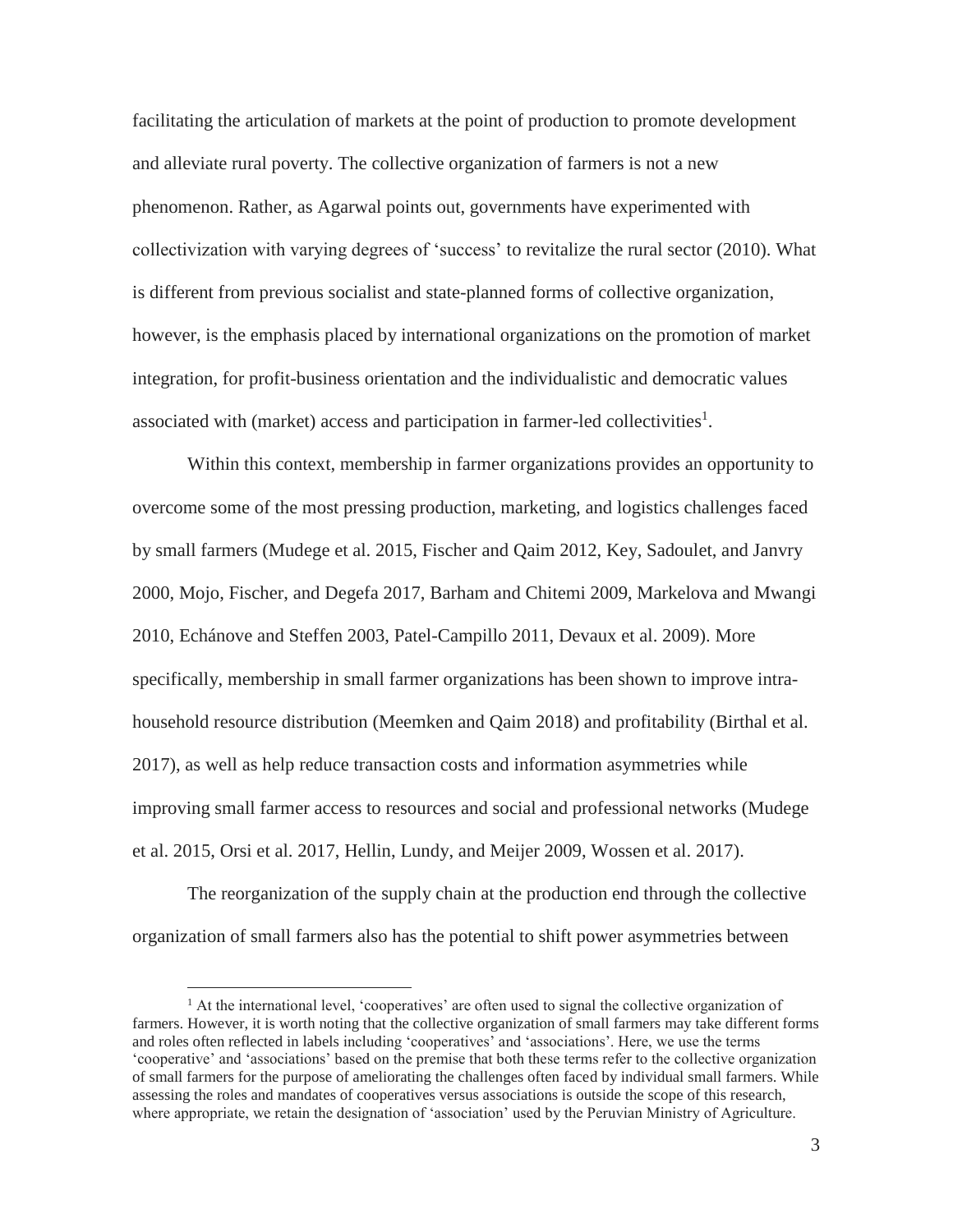producers and buyers. By pooling their production and marketing activities via producer cooperatives or associations, small individual farmers can curb competition among themselves, increase their bargaining power vis-à-vis buyers and collectively negotiate for better prices, and terms of sale while working to ensure payment compliance through formal sales agreements (Patel-Campillo 2011, Bacon 2005). Thus, as members of collective organizations, small farmers can potentially reduce supply-side competition and are more likely to increase their leverage vis-à-vis buyers than as individual suppliers. Within this context, the aim for policymakers is to foster the creation of farmer organizations and increase participation so that small farmers can potentially overcome scale-related challenges (Hellin 2012, Hellin, Lundy, and Meijer 2009, Mudege et al. 2015), increase their leverage over buyers (Author 1, 2011; Mudege et al. 2015), and gain greater resilience (Ashkenazy et al. 2018, Bjørkhaug and Knickel 2018) albeit within a traditional productivist agro-food system.

While membership in farmer organizations has the potential to benefit small farmers, it alone does not guarantee that the most disadvantaged small farmers can gain access or that the benefits of collective organization are shared equally among members. Rather, collective forms of farmer organization may exclude groups that need it most, including women and the poorest farmers (Oduol et al. 2017, Miller 2012, Mudege et al. 2015, Weinberger and Jütting 2001, Mojo, Fischer, and Degefa 2017, Escobal and Cavero 2012, Meemken and Qaim 2018, Tobin, Glenna, and Devaux 2016, Bernard and Spielman 2009, Lyon 2008). Echoing long-standing academic findings pointing to the economic, social and cultural challenges that deny women farmers access to the resources and benefits associated with membership in collective organizations, international institutions are recognizing the limits to inclusion in farmer organizations for existing as well as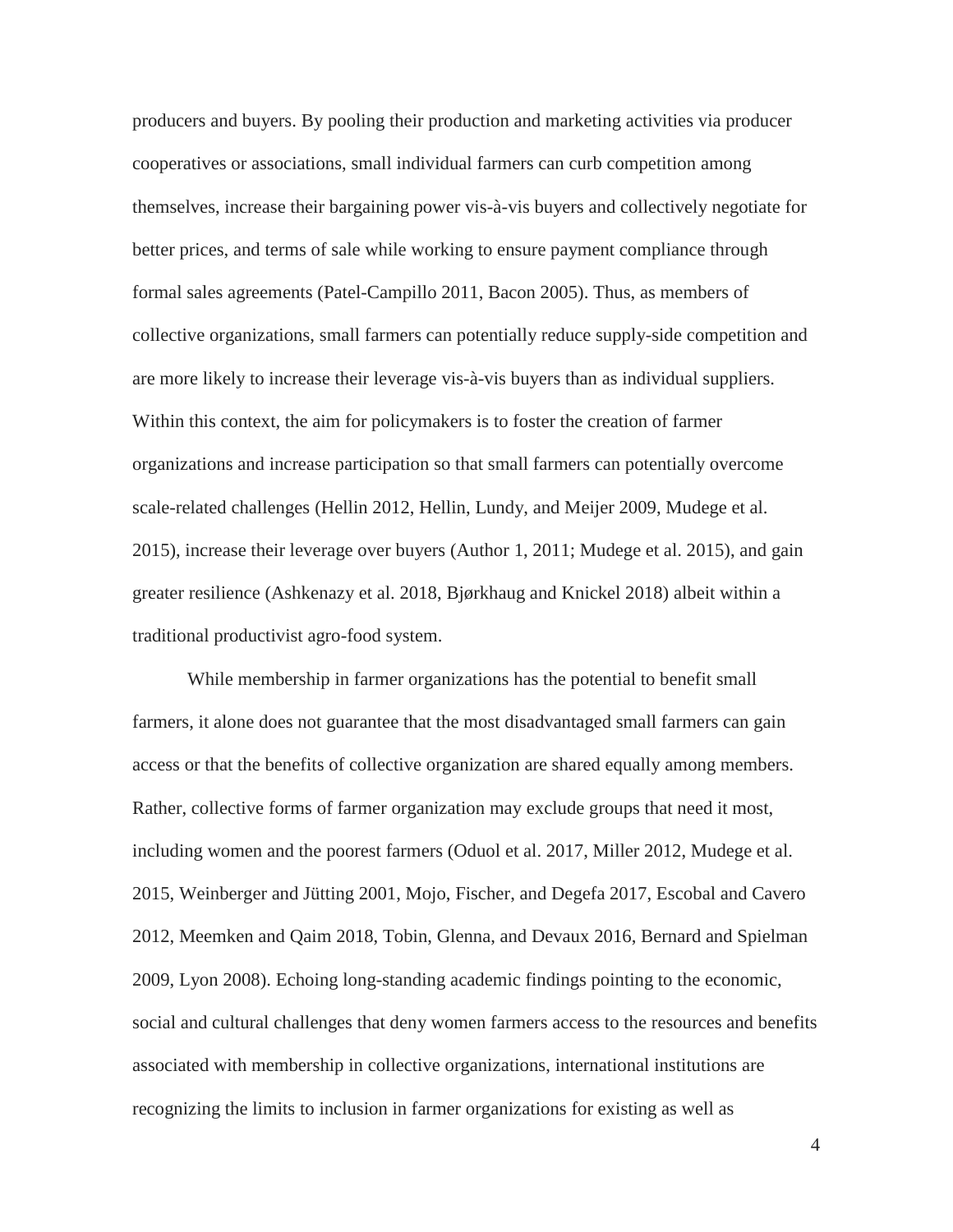prospective women members. For instance, when advocating for small farmer cooperatives, the U.N. Food and Agriculture Organization (FAO) points to low levels of participation by women and the lack of women in leadership and decision-making positions as evidence of gender inequality within farmer cooperatives (2012). As a corrective, international organizations are advocating for the introduction of organizational norms and mechanisms including gender sensitive membership criteria and gender quotas to promote gender equity in farmer organizations (Lyon 2008).

Acknowledging that agricultural production is not gender neutral and that farmer organizations are neither necessarily inclusive nor effective in catering to the needs of women and other disadvantaged farmers is pivotal if farmer organizations are to meet the expectations set out by the international community and local policymakers. This is why international institutions have explicitly emphasized the importance of considering gender and women more specifically, in national policy interventions designed to strengthen the rural sector (FAO, 2012, ILO, 2015, The World Bank 2009).

For agricultural policy to be effective, however, it is important to clarify what analytical categories mean given that the agricultural sector is highly diverse in its composition (Lowder, Skoet, and Raney 2016, Graeub et al. 2016). This is the case for categories such as 'women', 'men' and 'marginalized farmers', as this nomenclature often obscures markers of social difference that may contribute to persistent social exclusion. As Mohanty (1984), a feminist scholar, argued 'women' are not a homogenous group. Rather, women can be differentiated across class, domestic partnership, race and ethnicity among others. But defining the target population is not unproblematic given that policies and the policymaking process is neither value neutral nor free from assumptions. That is why as Bacchi points out, the careful examination of how the policy 'problem' is represented, the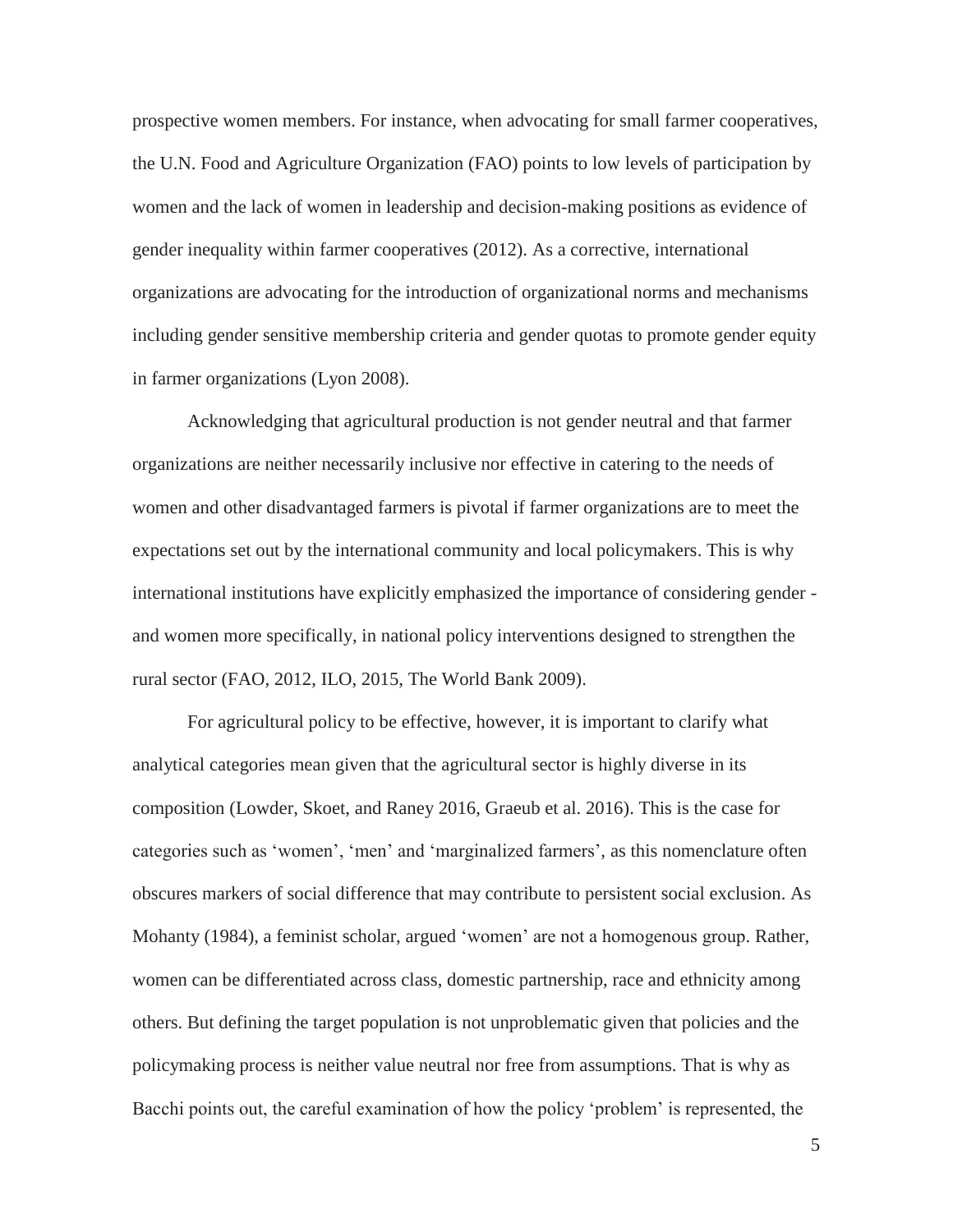binaries used and the assumptions embedded in policies that have already been formulated as well as in the policymaking process can '… reveal the operation of conceptual logics that may act to constraint or limit our understanding of an issue.' (2009, 7).

In formulating their plans to include women and disadvantaged farmers in farmer organizations, policymakers often assume that women and marginalized farmers are a homogenous group (Food and Agriculture Organization (FAO) 2012, The World Bank 2009, World Bank Group 2017). As such, women farmers (one side of the binary) are often represented as the 'problem' population whose lack of access to membership is assumed to be the same across markers of social differentiation including class, race, and ethnicity, whereas for men (the other side of the binary), who remain largely invisible, this is not the case. Categorizing women as a homogenous group may explain why the poorest women often do not benefit from policy interventions (The World Bank 2009). Therefore, it is important not only to conduct analyses of gender that seek to understand gender-based inequality between women and men but also to analyze intra-group differences to further distil other forms of inequality that may account for persistent as well as changing forms of marginalization. Similarly, the 'problem' population identified in the nondescript and residual category of 'marginalized farmers' signals exclusion and disadvantage based on unidentified attributes, other than their condition as marginalized. Therefore, from an analytical and policy perspective, the heterogeneous composition of small farmers and their households needs to be recognized and the markers of social differentiation identified. From a policy perspective, specifying markers of social differentiation and forms of inequality that characterize women and men small farmers can potentially allow for more appropriately targeted interventions.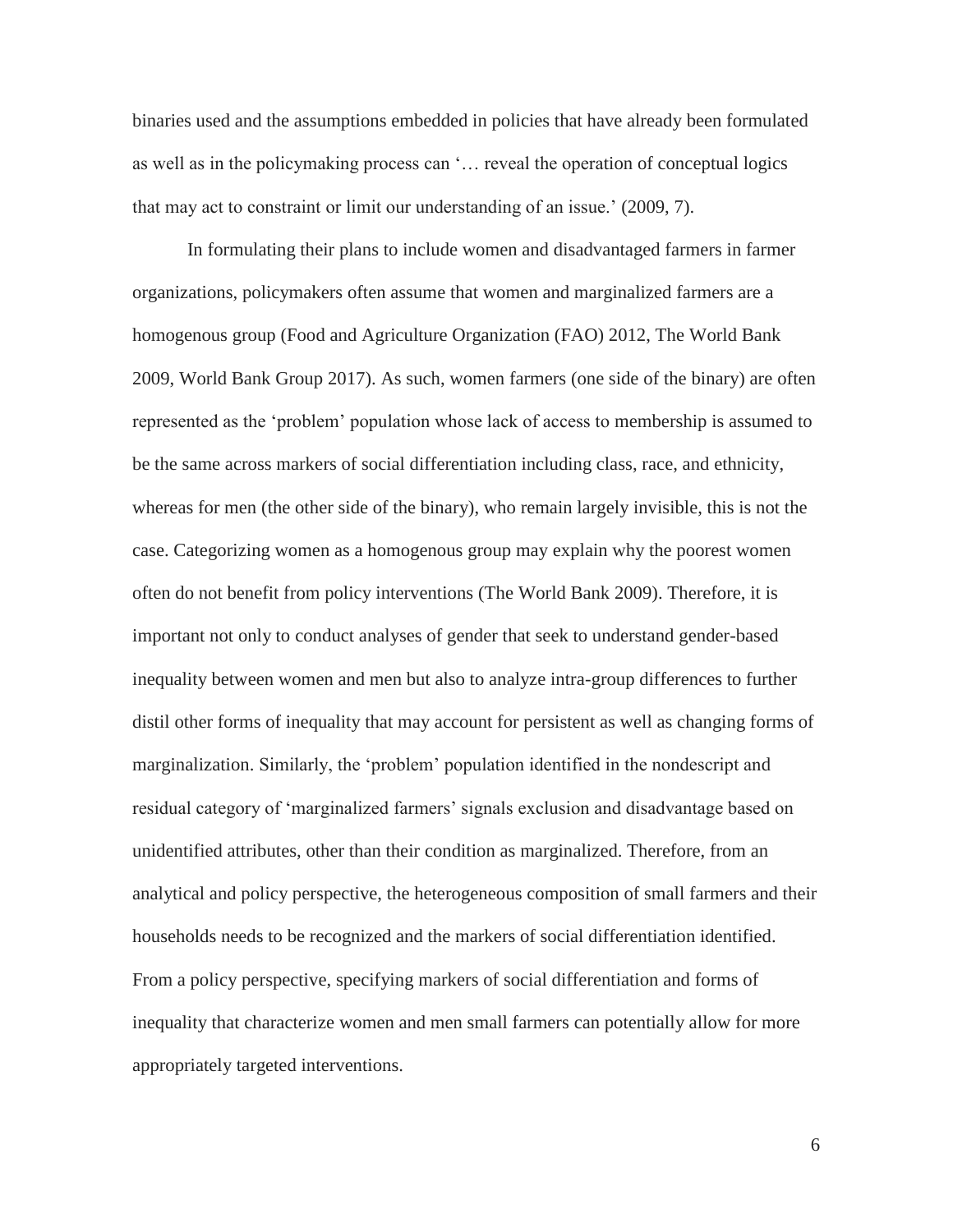Equally important is to note that while much of the research on gender and small farmer organizations sheds light on some of the factors that influence the challenges some women face in small-scale agricultural production, 'gender' is not a static, but a dynamic and relational analytical category that reflects broader societal changes including social mobility (upward and downward) as well as changes in the gender norms and practices ascribed to women and men. From this perspective, the social construct of 'gender' does not only concern the study of women but considers the relationship between men and women as well as within these socially constructed categories. Equating the analysis of gender with the analysis of how women fare compared to men obscures differences among women and among men rendering gender analyses incomplete. Based on the 2012 IV National Agricultural Census (CENAGRO), we contribute to the relational analysis of gender and small farmer heterogeneity by conducting intra and cross-group comparisons among small Peruvian potato farmers to shed light on gender-based inequality and other markers of social differentiation that influence their collective organization.

Potato farming is one of the most important crops in Peru, with approximately 367 thousand hectares under production, and an annual contribution to the national agricultural GDP of 12% (Instituto Nacional de Estadistica e Informatica n.d.). According to the 2012 CENAGRO, there are over 641,982 farmers dedicated to potato production of which approximately 602,360 are small farmers of which 99% (or 595,139) are clustered in the highlands, a region characterized by the continued atomization of land (Escobal, Revesz, and Trivelli 2006), and the highest poverty rate in Peru. At the household level, income from potato farming is used by potato small farmer households to cover basic necessities (Bernet, Delgado, and Sevilla 2008). Potato small farmers face increasing pressures including supply-side competition, increased buyer leverage, and limited government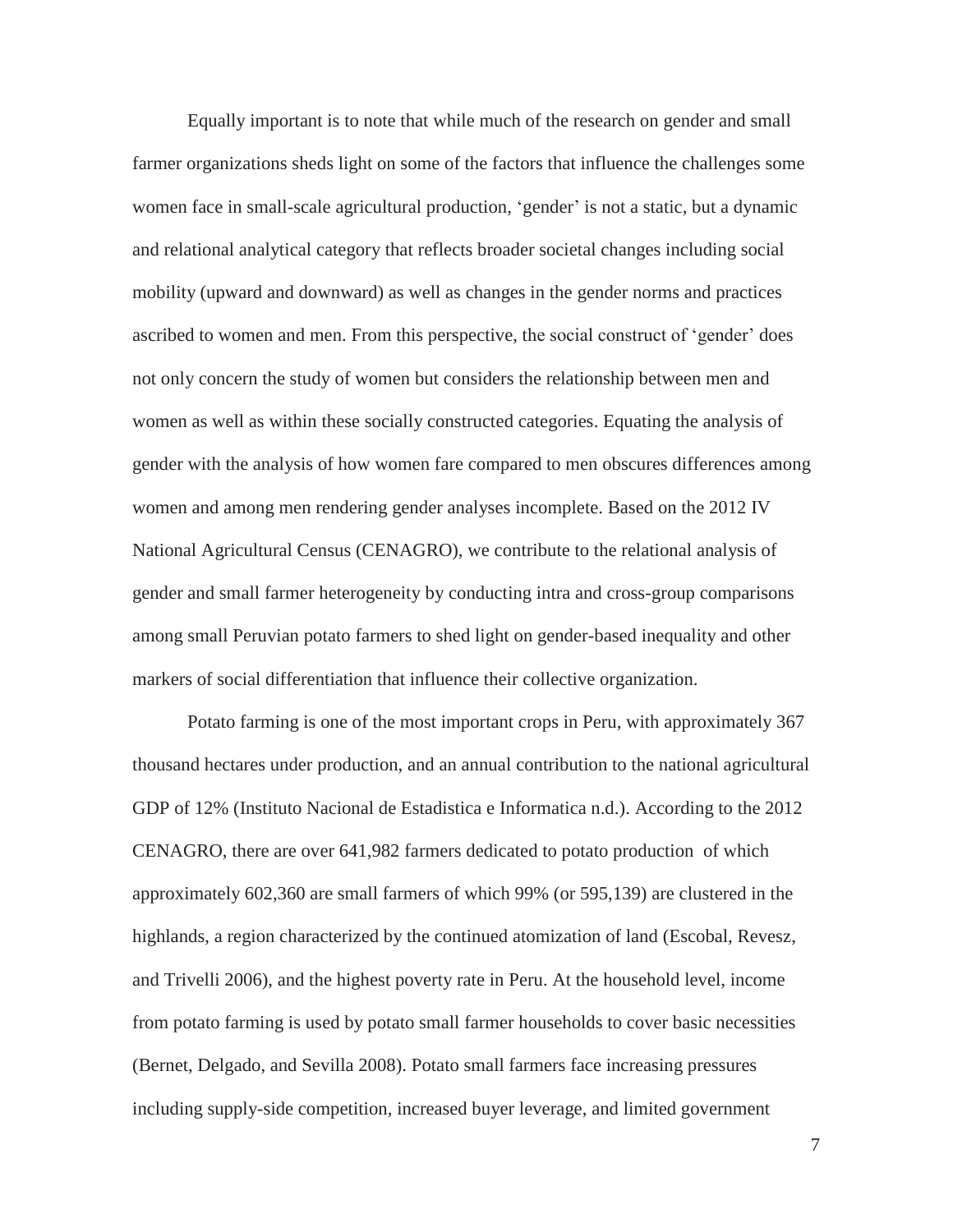support (Escobal and Cavero 2012, Bernet, Delgado, and Sevilla 2008, Minag n.d., INCOPA 2011). For small farmers who comprise the majority of potato producers, overcoming the challenges related to economies of scale, lower transaction costs, and access to credit, networks, logistics, technology, and information among others (ibid) through their incorporation into farmer organizations is considered necessary to sustain their productive activities (Ministerio de Agricultura -OGPA-DGPA 2003).

Recognizing the importance of the collective organization of small farmers, the Peruvian Department of Agriculture (MINAGRI) has set out to facilitate membership in farmer organizations for half a million small farmers (2012, 88). MINAGRI's aim to foster small farmer membership has the potential to strengthen potato small farmers by easing production, chain governance and institutional challenges. This could have significant implications particularly for women potato farmers. Yet, MINAGRI's strategic plan does not adequately recognize the heterogeneity of small farmer agriculture potentially limiting the plan's effectiveness to integrate the most disadvantaged and socially differentiated small farmers. From a policy perspective, this is not just a matter of semantics. Rather, lack of clear definitions regarding target populations obscures the basic composition and diversity of the agricultural sector hindering effective policy dialogue (Lowder, Skoet, and Raney 2016) and implementation. Given the production challenges faced by Peruvian potato small farmers and efforts by the national government to encourage membership, the examination of the social markers that influence membership among Peruvian potato small farmers provides an opportunity to explore the significance of gender difference and farmer heterogeneity, and to highlight the importance of considering the meaning of social categories when defining target populations in the policymaking process.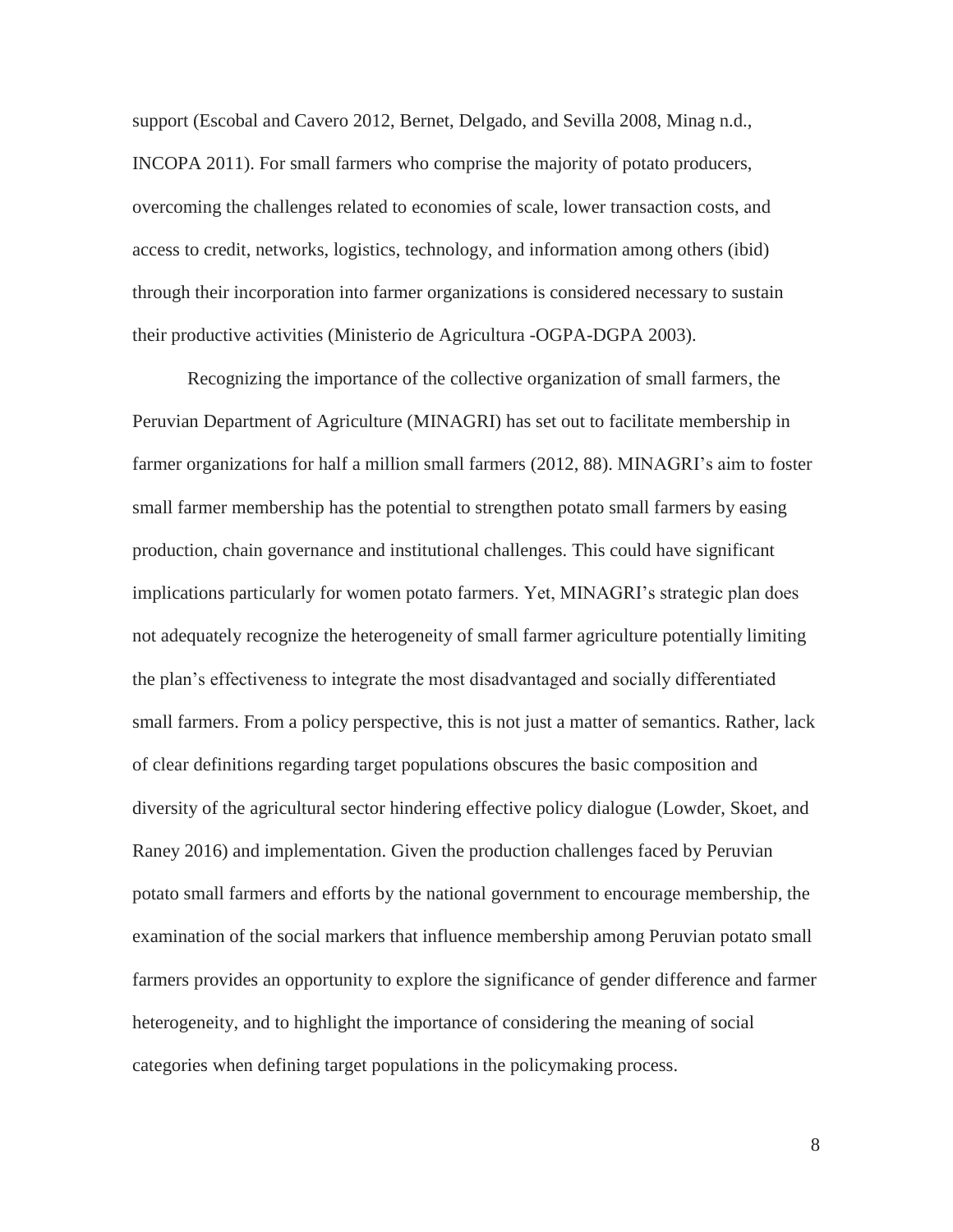Unlike other national agricultural statistical databases in Latin America , CENAGRO's data used in this study is disaggregated at the district level (the lowest political division in Peru) and by sex. This provides an opportunity for a more granular analysis across our independent variables to discern the social markers that correlate with membership status via cross-group (men versus women) as well as intra-group comparisons (among women and among men). The intra-group and cross-group comparative methodological approach applied here opens up new opportunities for quantitative research aiming to discern variation in social difference between and among women and men based on social markers including, gender, geographic location, household composition, land tenure, and forms of land acquisition. This study contributes to the literature on gender and the collective organization of small growers by starting from the premise that women and men are not homogenous analytical categories but are differentiated by a range of social markers including but not limited to gender. In addition, broadening the scope of the investigation to systematically include men as well as intra-group variation sheds light on variegated gender practices and relations without which the analysis of gender remains limited.

In the next section, we start by reviewing the literature on the challenges related to the collective organization of farmers, and link land ownership and the gender asset gap to farmer organization membership, and incorporate some insights from the literature on masculinities to highlight the importance of analyzing gender from a relational perspective. In section 3, we describe our data and methodology and report our results in section 4. In section 5, we analyze and discuss our findings, and we conclude the article by reflecting on our analysis and offering some avenues for further research and policy suggestions.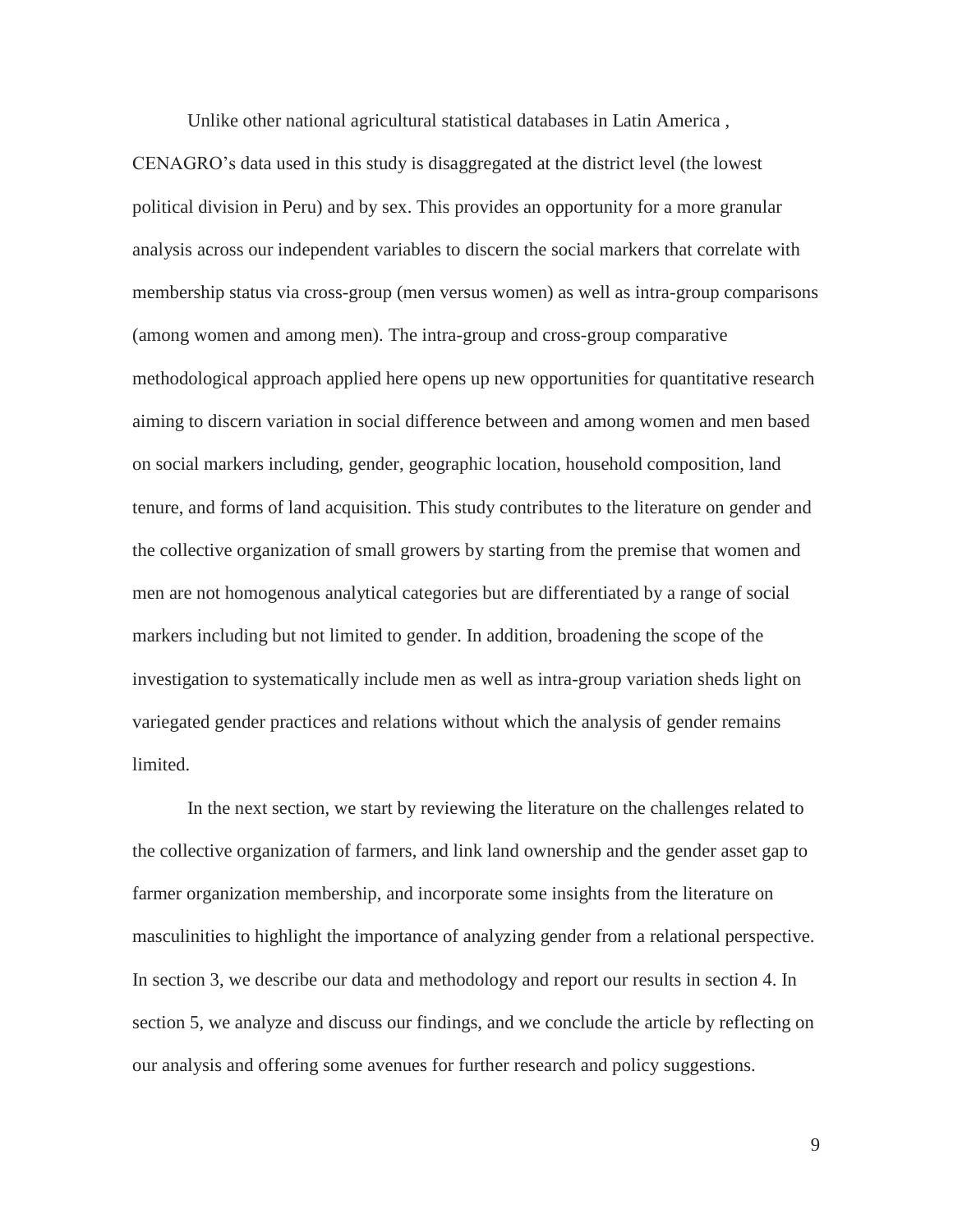#### **2. Collective Farmer Organization and Gender: Challenges and Opportunities**

There is much evidence that collective forms of organization can improve a small farmer production and marketing activities. However, it is also recognized that farmer organizations may not be accessible or even exclude the most disadvantaged farmers (Mudege et al. 2015, Bernard and Spielman 2009, Reardon et al. 2009, Manchón and Macleod 2010, Lyon, Bezaury, and Mutersbaugh 2010, Lyon 2008, Wossen et al. 2017). This is particularly the case for women farmers. Gender specialists have long recognized that women play important productive and reproductive roles in agriculture as individual farmers and laborers, but also as part of agricultural households and rural communities (Boserup 1970).Yet, some women farmers have been systematically disadvantaged through a variety of social and cultural norms and practices as well as through political and economic structures enabling gender-based inequalities to persist at the household, community and national levels (Agarwal 1994, Boserup 1970, Deere and De Leal 2014, Razavi 2003, Chant 1997).

A notion that captures some of the mechanisms associated with gender inequality is what Deere and colleagues identify as the 'gender asset gap'(Deere and León 2003). Deere and colleagues (2006) argue that while income poverty has been used as a marker of gender inequality a more appropriate way to explain the persistence of gender inequality across generations and income levels is asset accumulation (2006, 2). From this perspective, one of the most important factors that contribute to the gender asset gap is land ownership and the means by which land is acquired –inheritance, land markets, and the state (ibid, 5). This view points to land ownership as an important aspect underlying gender-based inequality because social and cultural norms as well as institutional regulatory contexts governing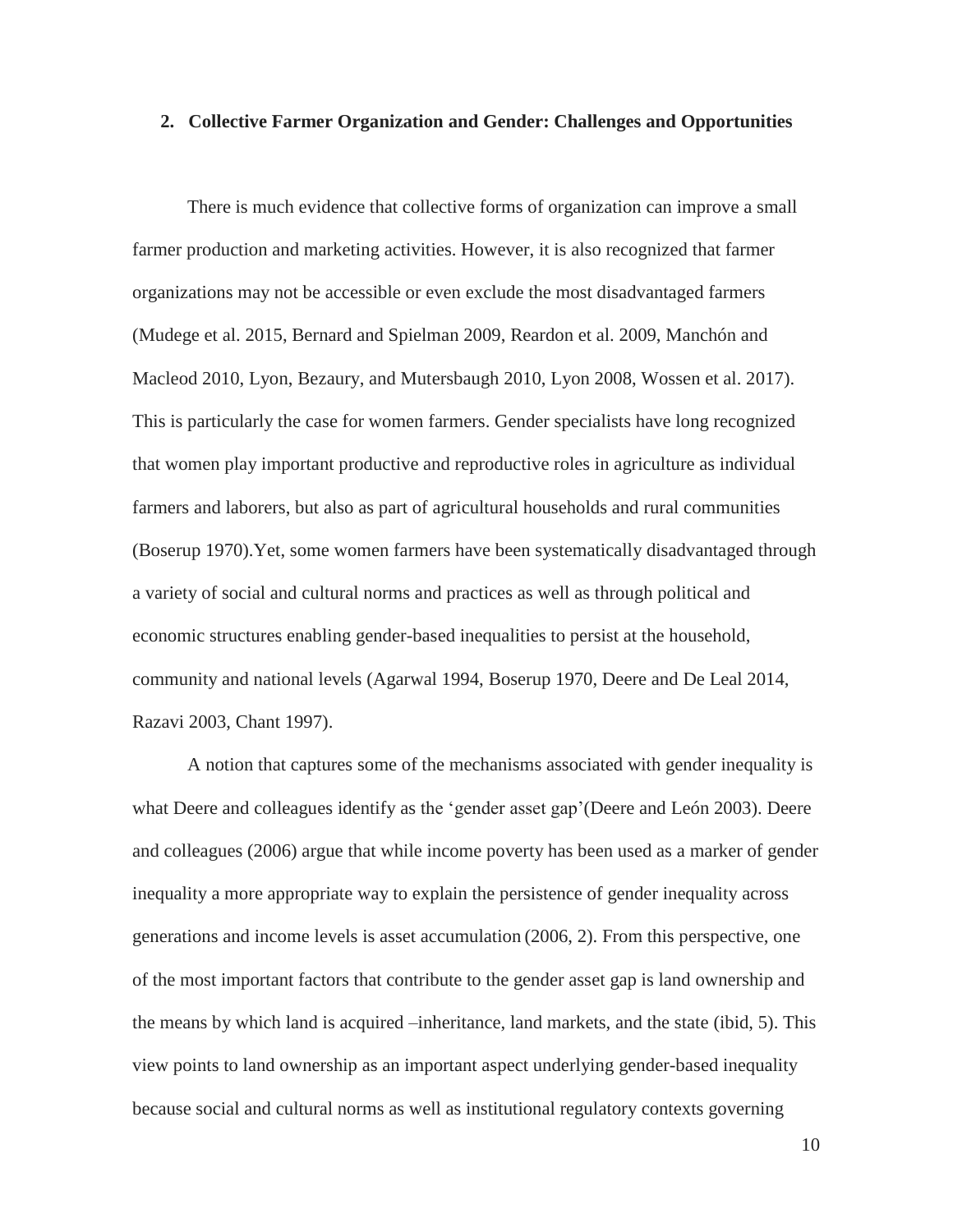land acquisition systematically contribute to the marginalization of women by favoring men (Deere and León 2003, 931).

Across Latin American countries, studies find that land ownership tends to be more biased against women and that men benefit more than women from all forms of land acquisition in absolute terms (ibid,  $929$ )<sup>2</sup>. In Peru, for instance, women represent 31.9% of small farmers of which 62.8% do not have land titles. In the case of membership status, this is significant because being asset poor and not having land titles to their names often prevents women from accessing the resources necessary to improve and sustain their agricultural activities. Farmer organizations often require prospective members to show proof of land ownership placing women at a disadvantage when seeking to benefit from farmer-led collectivities. Moreover, not having titles to land in their name can potentially prevent women from using it as collateral to access credit and loans without which women are precluded from conducting and growing their productive activities, including meeting production requirements often set by farmer organizations.

Deere and León (2003) also point out that inheritance stands out as the principal means of land acquisition for women. In Peru, at the national level, 2012 IV CENAGRO figures show that a higher percentage of women acquired land through inheritance –the most widespread form of land acquisition, compared to men whereas a higher percentage of men in comparison to women accessed land via land markets. While mirroring national patterns, aggregate regional trends show some important variation in the magnitude of the

 $\overline{a}$ 

<sup>2</sup> While an analysis of local land rights, understandings and definitions of land ownership as well as how land ownership is managed at the household level is outside the scope of this study, we thank one of our anonymous reviewers for pointing out that in some contexts such as some rural districts in Uganda, women's customary land ownership may not be necessarily associated with benefits for women or their individual rights (see Doss, Meinzen-Dick, and Bomuhangi 2014).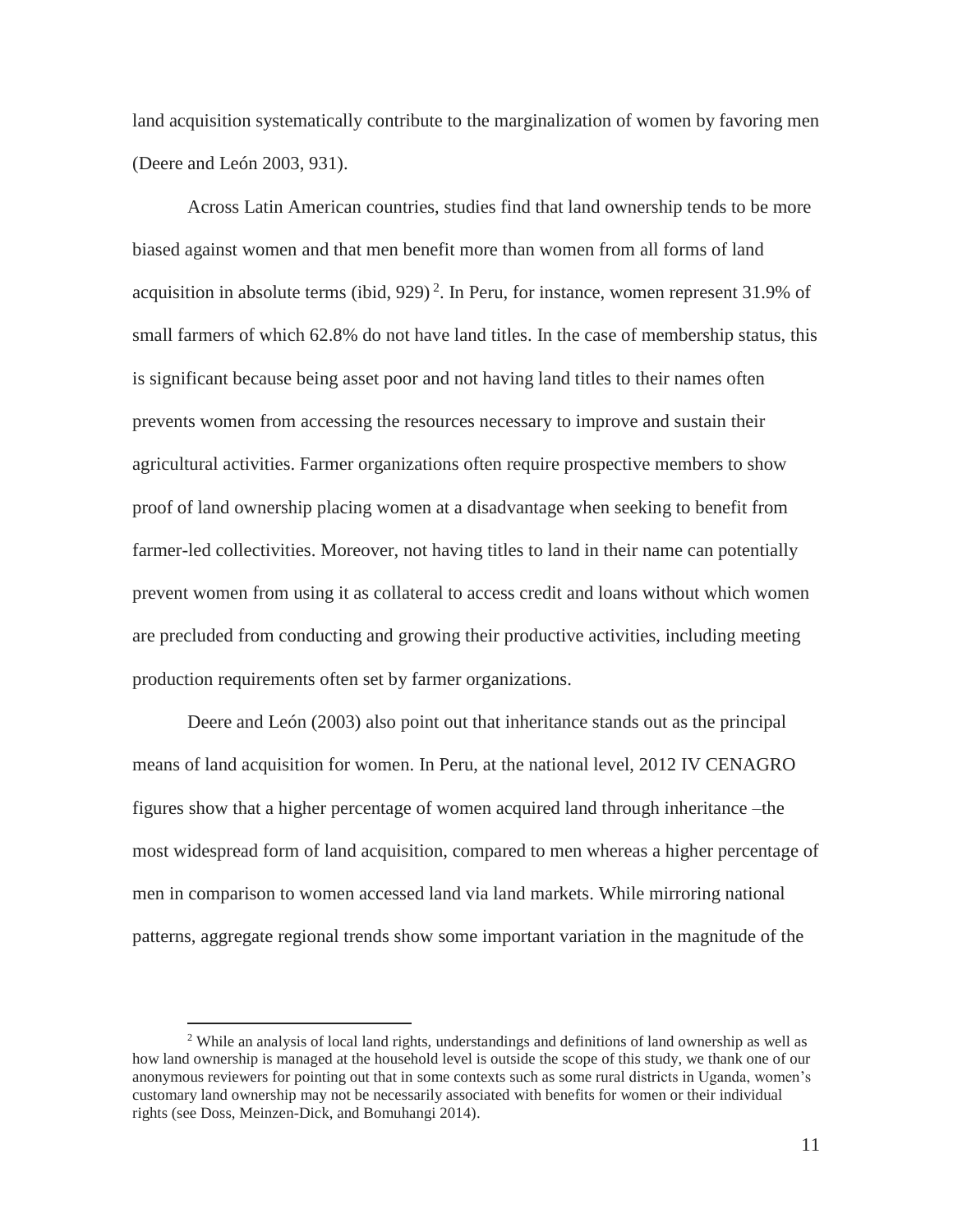asset gap. As Table 1 illustrates, in the Peruvian highlands 59.2% of women producers acquire land by inheritance and 32.3% access land via land markets, in contrast to 52.6% and 36.9% of men who acquire land through inheritance and land markets respectively. Similarly, in the Peruvian coast, 47.1% and 23.7% of women acquire land by inheritance and land markets, respectively; whereas for men these numbers are 33.1% and 30.4%. For the Peruvian jungle 33.3% of women and 24.2% of men acquire land by inheritance and 42.8% of women and 47.0% of men acquire land via land markets. This points to regional variation regarding the magnitude of the gender asset gap among women farmers, with the Peruvian highlands registering the lowest gender gap in land acquisition by inheritance whereas the lowest gap via land markets is in the Peruvian jungle.

In Peru, gendered forms of land acquisition and the significance of women's access to land via inheritance is less definitive at the district level, the lowest level of administrative division (See Table 1). At the district level, acquisition via inheritance and land markets is not as clearly associated with gender as it is at the national or regional levels. For instance, as Table 1 illustrates, in some districts a higher percentage of men acquire land via inheritance compared to women and, in other instances a higher percentage of women acquire land via market transactions. These illustrative figures indicate that when considering districts, the gender asset gap and patterns of land acquisition based on gender are less unambiguous. Therefore, whereas at the national level, the gender asset gap and gendered patterns of land acquisition are clear –these become less discernible at the district level. From this perspective, because gender alone cannot be associated with patterns of land acquisition in districts where land acquisition by inheritance and via the land markets is mixed, it is important to consider additional markers of social differentiation that may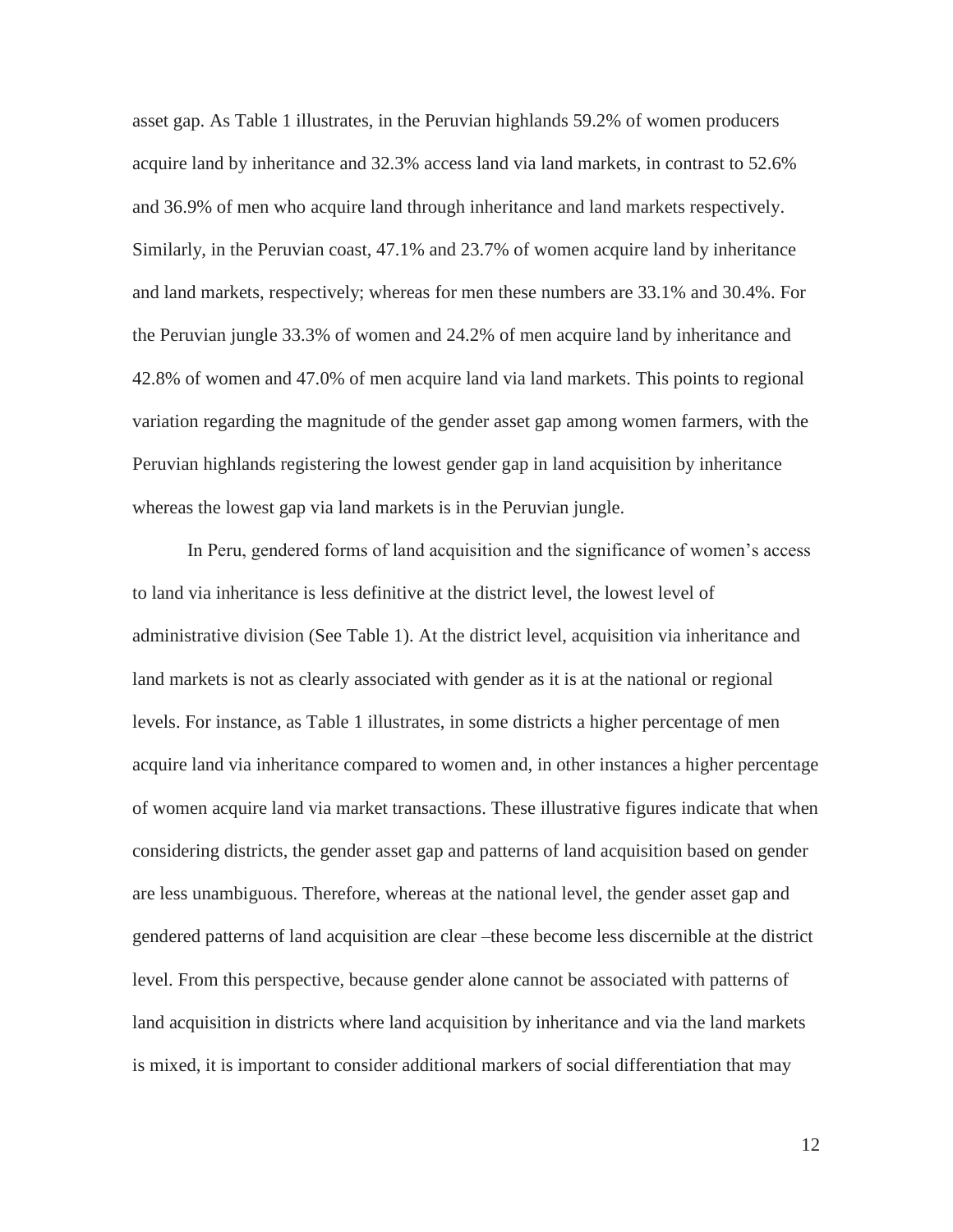account for variation in the socio-economic standing of rural women as well as men and the persistence of rural inequality.

#### [Table 1 here]

While landownership is important in ameliorating gender-based inequality, differences in asset accumulation and social markers other than gender may also create a membership gap among women. In a study of fair trade-organic coffee, Lyon and colleagues (2010) find that among women cooperative members those with owner-operator status reaped the most significant benefits from their membership even within the context of increased overall vulnerability to price fluctuations and inflation (98). This finding not only shows the importance of land ownership for women's membership status but it also points to the emergence of related forms of social differentiation among women cooperative members. In a study of how social and gender norms influence women's empowerment in potato farmer groups in Malawi, Mudege and colleagues' (2015) find that while persistent gender roles adversely affect women cooperative members (ibid, 91), not all women members are affected equally. When assessing differences in the participation of women members, Mudege and colleagues' findings show that single, widowed and divorced women are able to actively participate in groups in contrast to married women (ibid, 96). These examples highlight the importance of analytically considering women not as a homogenous group but one that is differentiated along a variety of social markers. Because gender is often equated with women as an undifferentiated analytical group, some of the social markers that may account not only for gender-based inequality but for other forms of social differentiation between and among women and men remain obscured.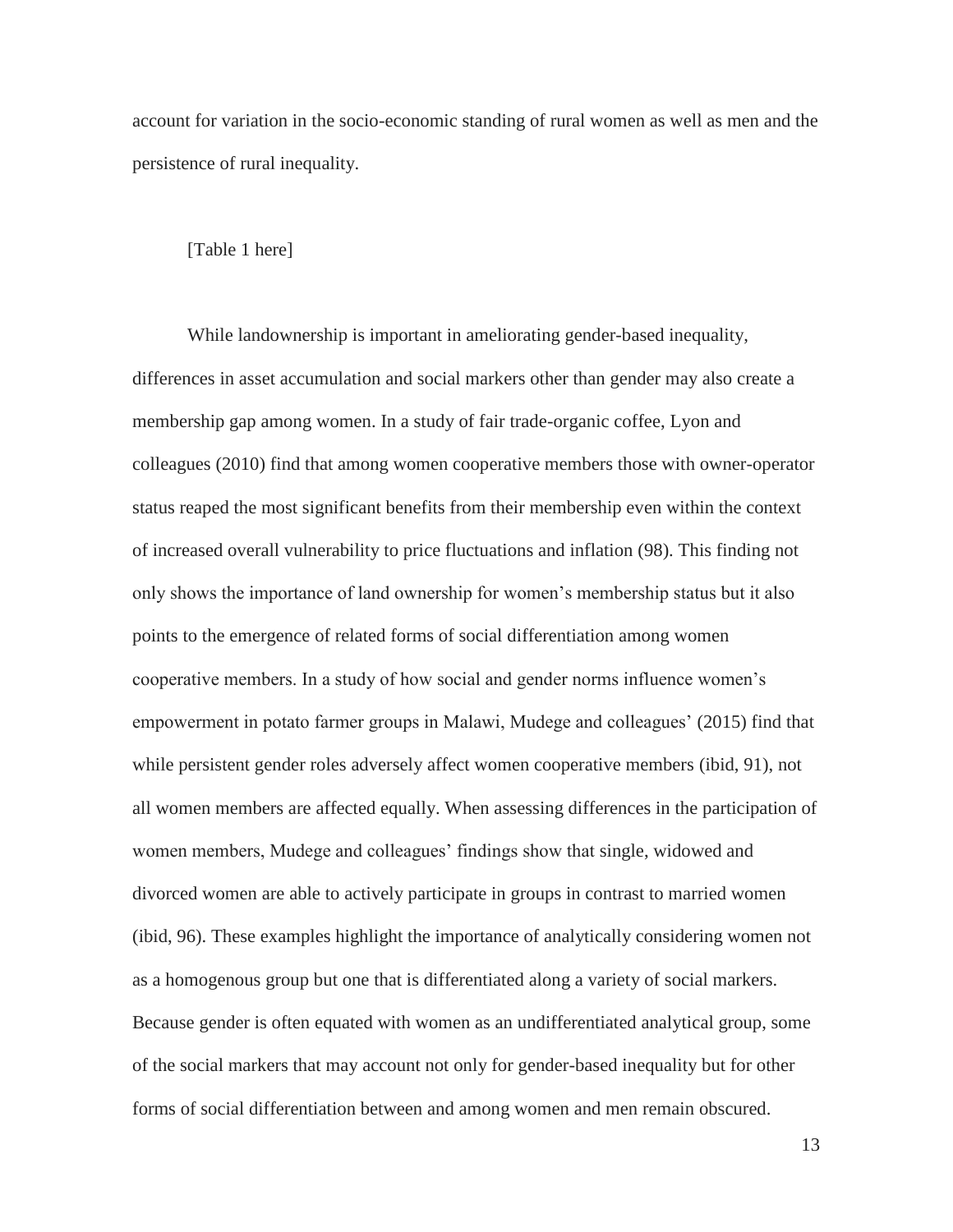Although analyses of rural masculinity remain sparse in comparison to those focusing on rural women, a useful starting point for the analytical examination of gender norms and practices associated with men is Connell's construct of 'hegemonic masculinities', which highlights the hierarchies and exclusionary practices that produce and reproduce power and privilege within the gender order (Connell 1998). This analytical construct is useful in placing the dominant aspects of masculinity that enable certain 'men to achieve and protect a hegemonic position', which is then made invisible and naturalized (Campbell and Bell 2000, 535). Far from being a static conceptualization of the dominant aspects and practice of masculinity, what is important to note here is that 'hegemonic masculinity is not a fixed character type, always and everywhere the same' (ibid), nor is it '…a fixed entity embedded in the body or personality traits of individuals' (Connell and Messerschmidt 2005, 836). Rather, it is conceptualized as a dynamic set of gendered practices and relations that are actively constructed through market-state-society interactions across time and space (Patel-Campillo 2012), and '…not a self-reproducing system' (Connell and Messerschmidt 2005, 844).

While hegemonic masculinity refers to forms of masculinity that lend power and privilege to men, Connell also recognizes that not all men fall within this spectrum of dominance and that there is variation in men's position vis-à-vis each other and the gender order (Connell 1998). While the nomenclature of 'hegemonic' masculinities may obscure the relational aspects of masculinity expressed in a plurality of gendered practices associated with masculinity (Campbell and Bell 2000, 537), what is important to note is that plural masculinities '…exist in complex power relations with each other, and with various constructions of femininity' (ibid), and that these constructs do not remain unchanged. Here, we suggest that apportioning power to some men vis-à-vis other men and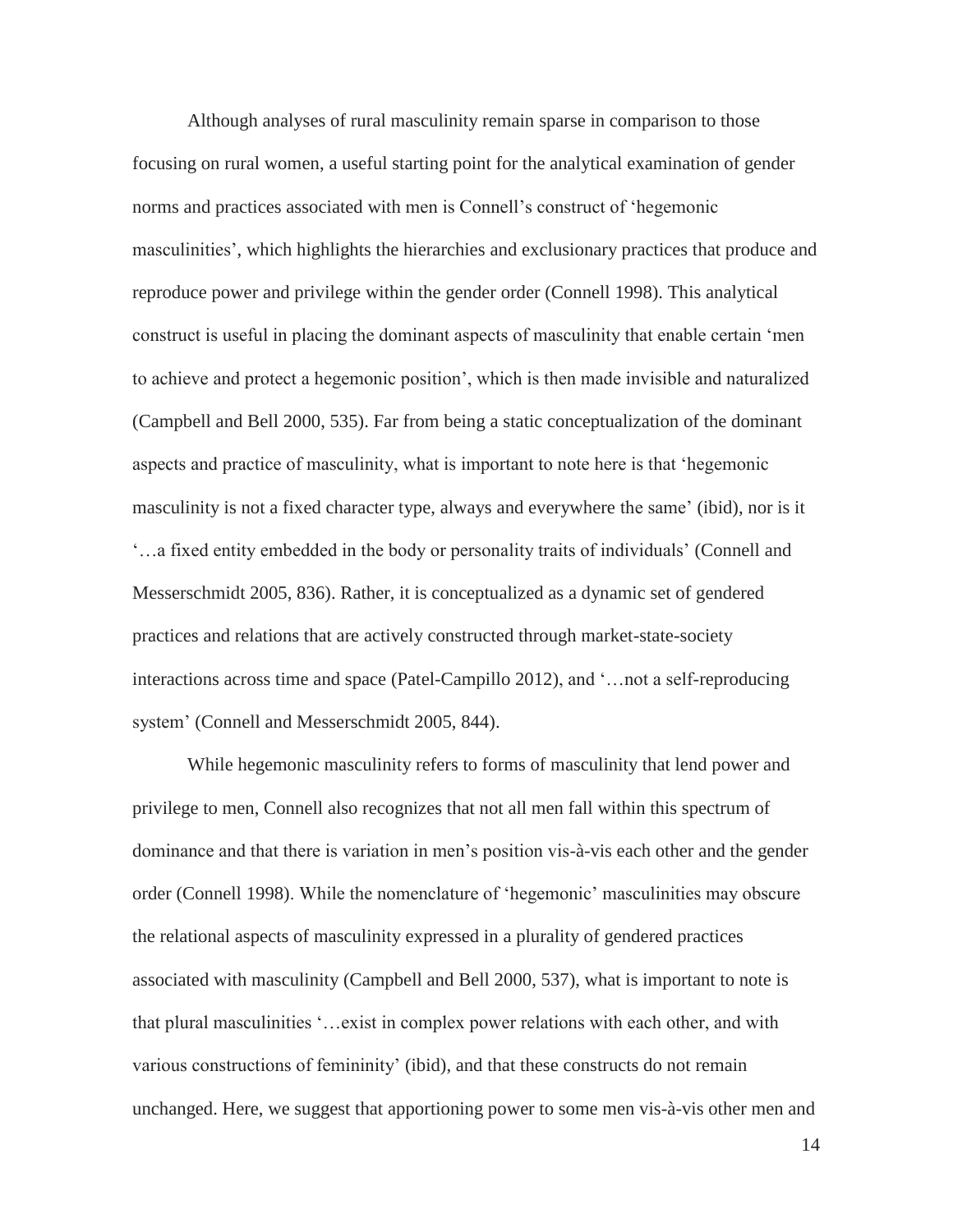the gender order does not occur in a vacuum but requires organizing and stratifying mechanisms around which gender binaries can be individually internalized, enacted and collectively accepted. In this study, we point to the gendered practice of breadwinner as an example of an organizing and stratifying mechanism that consolidates and filters some men's position vis-à-vis the gender order depending on the domain where it unfolds.

Within the domain of the heteronormative household, the male breadwinner gender practice stands on one side of the binary and in opposition of the gender practices linked with women as homemakers. Related with the gender division of labor –where women perform unpaid and domestic work while men perform paid work in the public realm of the labor market, the gender practice of breadwinner often assigns gender-based privileges to men (Lewis 2001, Creighton 1996, Janssens 1997) that are individually and collectively internalized and naturalized. These gender-based privileges tend not only to protect men's hegemonic position within the gender order of the household but may also serve to harness household resources often sustaining or reasserting that position. In the context of this study, we point to the ability by male breadwinner potato farmers to command domestic and agricultural labor from their partners and elderly males as a reflection of their hegemonic position within the household. From this perspective, it is important to consider the relational social construction of masculinity and femininity in the analysis of gender (Tyler and Fairbrother 2013), and the stratifying mechanisms that intervene in fluid social constructions and gendered practices.

While gender order stratifying mechanisms persevere, albeit in different forms across space and time, they are also challenged. For instance, the changes affecting the livelihood strategies of rural households such as labor migration and displacement, land grabbing and the consolidation of production, and climate change among others has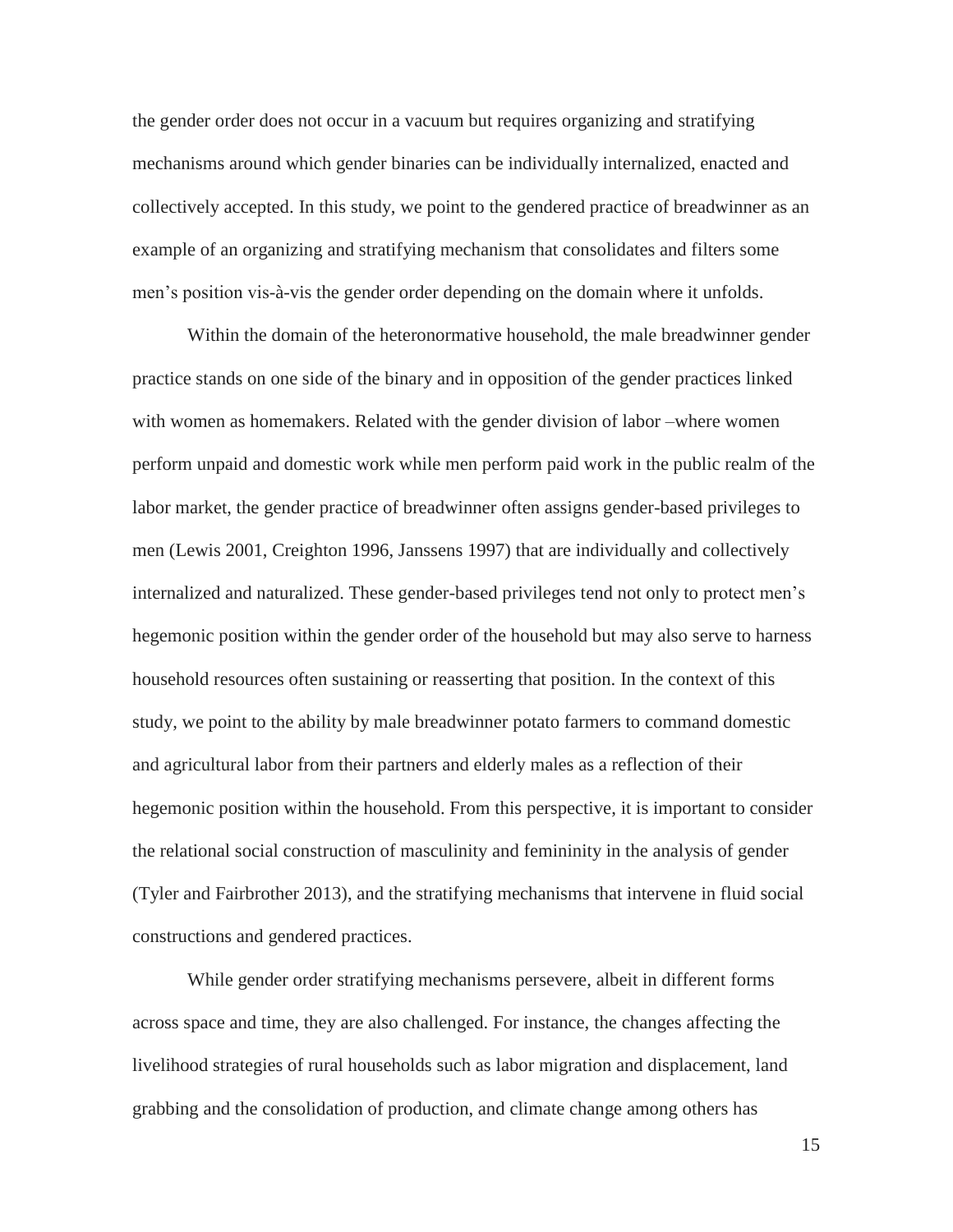increased the visibility of the activities of women as breadwinners (Radel et al. 2012, Rao 2012, Jokisch 2002, Silberschmidt 2001). Yet, in rural households, the breadwinner role is often associated with masculinity despite rural women's contributions via paid and unpaid work in and outside the household. Thus, what has changed is that rural women are increasingly being recognized for their breadwinner activities loosening gender practices that traditionally ascribed breadwinning status and responsibilities only to men. What perseveres, however, is that while rural women often shoulder breadwinner responsibilities, they may not necessarily be able to harness the privileges associated with this stratifying mechanism. As such, while the scope of the stratifying mechanism of breadwinner has changed to recognize rural women's long-standing contributions to household reproduction, its role in stratifying the gender order has not.

In this analysis of Peruvian potato small farmers, we contribute to the literature on gender by pointing to how stratifying mechanisms influence the membership status of women and men potato farmers and by considering the plurality as well as the persistence of gender practices. We do this through the examination of markers of social differentiation, namely household size and composition, which serve to signal the privileges and responsibilities associated with breadwinner gendered practices. Also, through intra and cross-group comparisons among potato farmers across a range of variables, this study contributes to the literature on gender and the collective organization of farmers by drawing attention to persistent gender-based inequality as well as other forms of social differentiation.

# **3. Data and Methodology**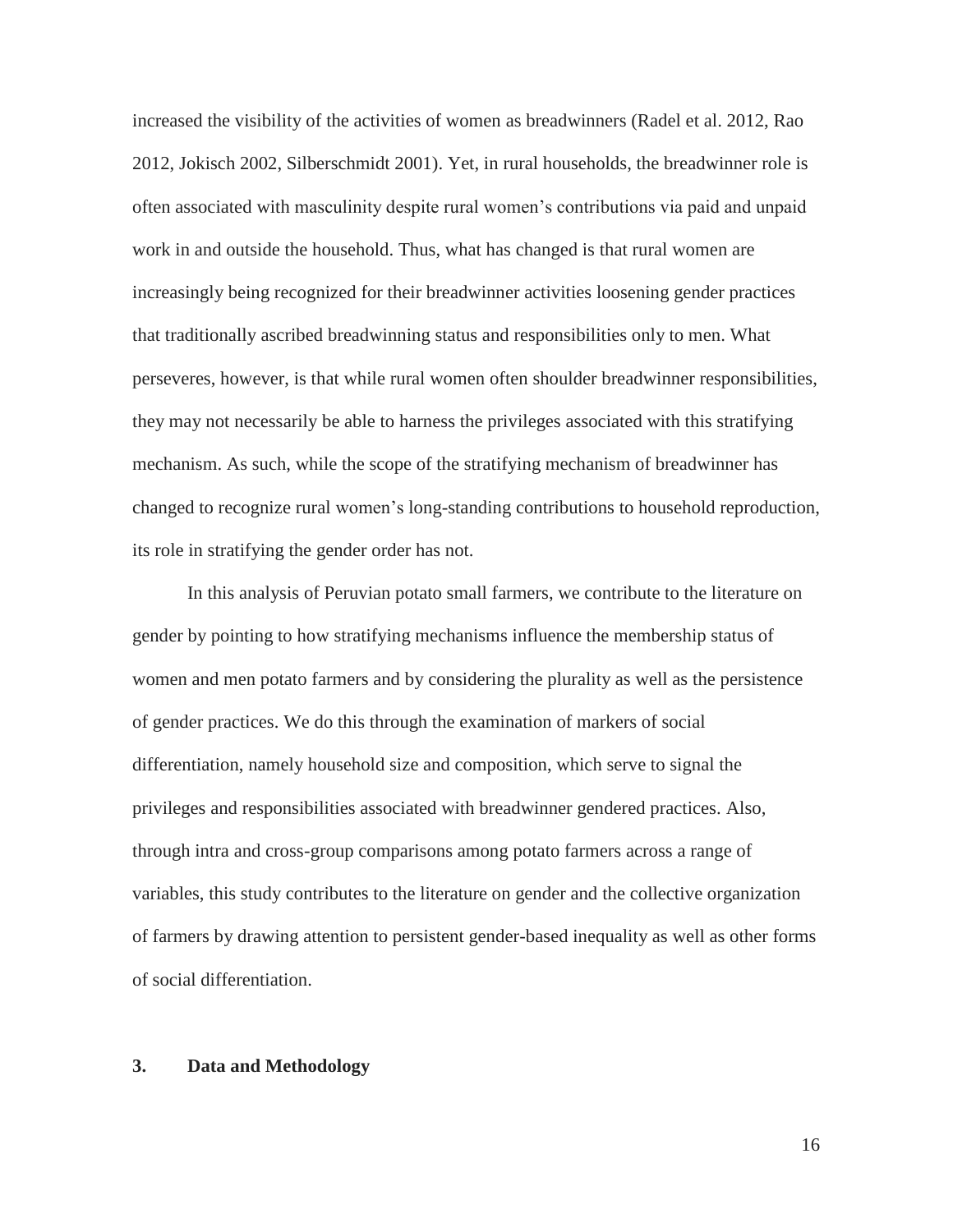Potato farming is one of the most important agricultural activities in Peru. This is especially for potato small farmers who are clustered in the highlands region, the poorest region in Peru, and comprise approximately 99% of small farmers. While potato farming has a long tradition in Peru, in the last decades potato farming has experienced important change including the atomization of land under production, increased competition among small farmers, increased buyer leverage, and limited government support (INCOPA 2011). From this perspective, MINAGRI's aim to foster small farmer membership in collective organizations is key to meeting the production and marketing challenges faced by potato small farmers.

Based on the 2012 IV National Agricultural Census (CENAGRO) conducted by the Peruvian National Institute of Statistics (INEI), this study focuses on individual potato small farmers (with five hectares of land or less), 3 and who either belong to a farmers' association or are not associated to examine the social markers that may influence membership status. The CENAGRO database used here provides data disaggregated by sex and at the district-level, the smallest political unit in Peru, which provides an opportunity for a granular exploration of a range of variables that may influence the membership of women and men potato farmers. The INEI identifies respondents as individual farmers who are responsible for farm activities and who are the main decision makers in the administration and management of farm activities including investment, use of resources and technical decisions and who may not necessarily be heads of household. The data collected by INEI is at the farm level and a farm may be comprised of more than one plot of land and is managed by the individual respondent. We purposively selected individual

 $\overline{a}$ 

<sup>&</sup>lt;sup>3</sup> Here, it is important to note that the farmers included in the census may engage in additional off farm non-agricultural economic activities.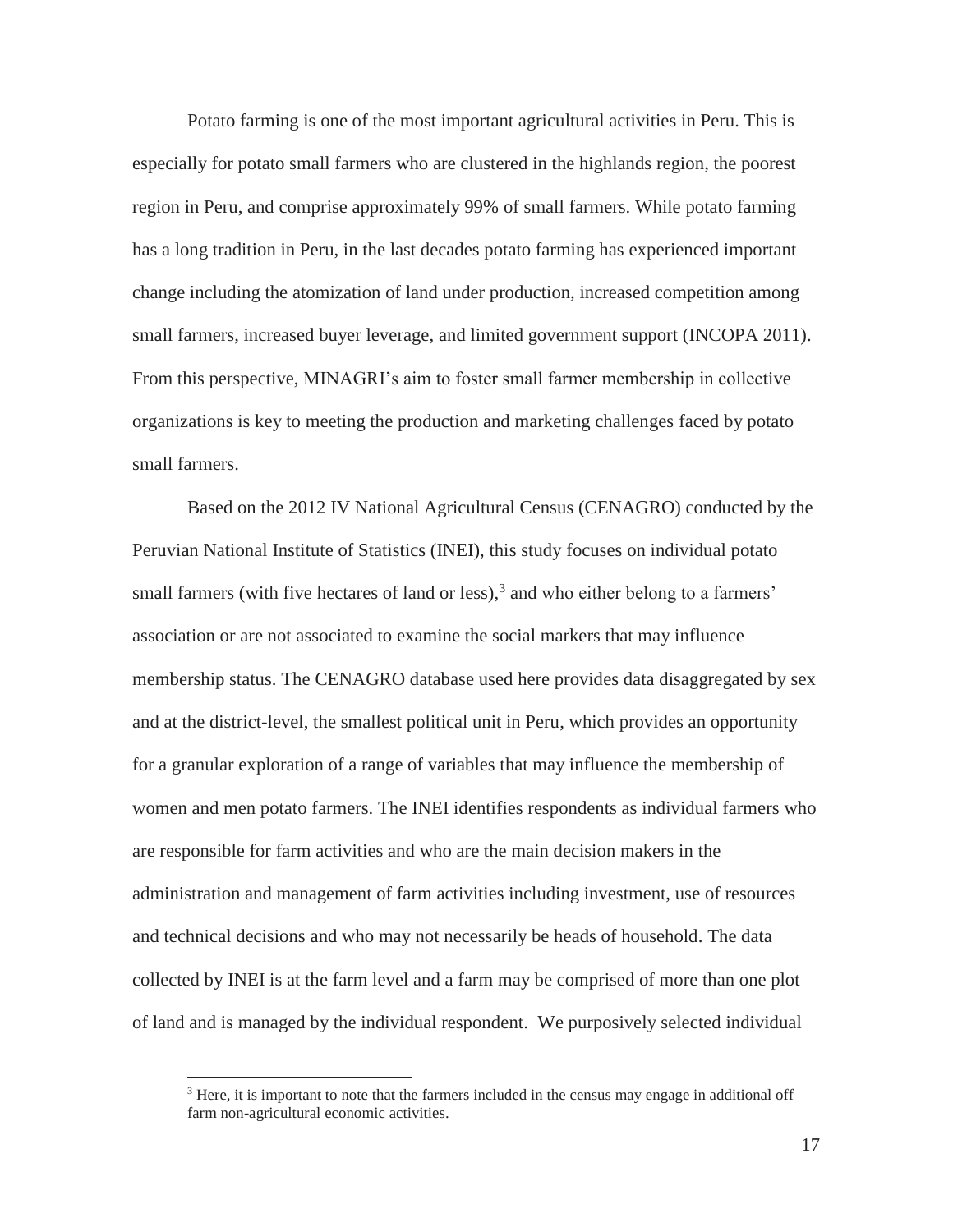small farmers who produce in similar climate conditions in the Quechua and Suni agroecological zones<sup>4</sup>, which are classified as high-potential potato-growing areas and are located between 2,300 and 4,000 meters above sea level (Fries and Tapia 2007). The total sample consists of 495,114 farmers, of which 159,204 (32.2%) are women and 335,910 (67.8%) are men. Table 2 shows that only 14.8% of small farmers in the total sample belong to an association, this percentage changes to 14.1% (or 22,468) for women and 15.2% (or 50,898), for men.

To identify socio-demographic markers that may account for membership status in farmer associations, we estimate a Probit specification. There are only two feasible alternatives in our model: (1) participate in a farmer association,  $Y = 1$ ; and (2) do not participate in a farmer association,  $Y = 0$ . We state that membership is conditioned on a set of independent variables. The analysis includes three cases: one for the total sample and two cases comparing samples according to the gender of the small farmer. The empirical model estimates the following participation equation:

 $Y^* = X\beta + v$ 

$$
Y = \begin{cases} 1 & if & Y^* = 1 \\ 0 & if & Y^* = 0 \end{cases}
$$

where Y represents the dependent variable of participation in a farmer association and X represents the independent variables grouped into four categories: socio-economic (sex, age, age squared, literacy, language spoken, and education level), household (size,

 $\overline{a}$ 

<sup>4</sup> For the econometric analysis, provinces where all farmers do not belong to an association were dropped to avoid predicting failure perfectly since we are controlling by provinces for fixed effects. However, we are keeping provinces where there are associated and unassociated potato farmers.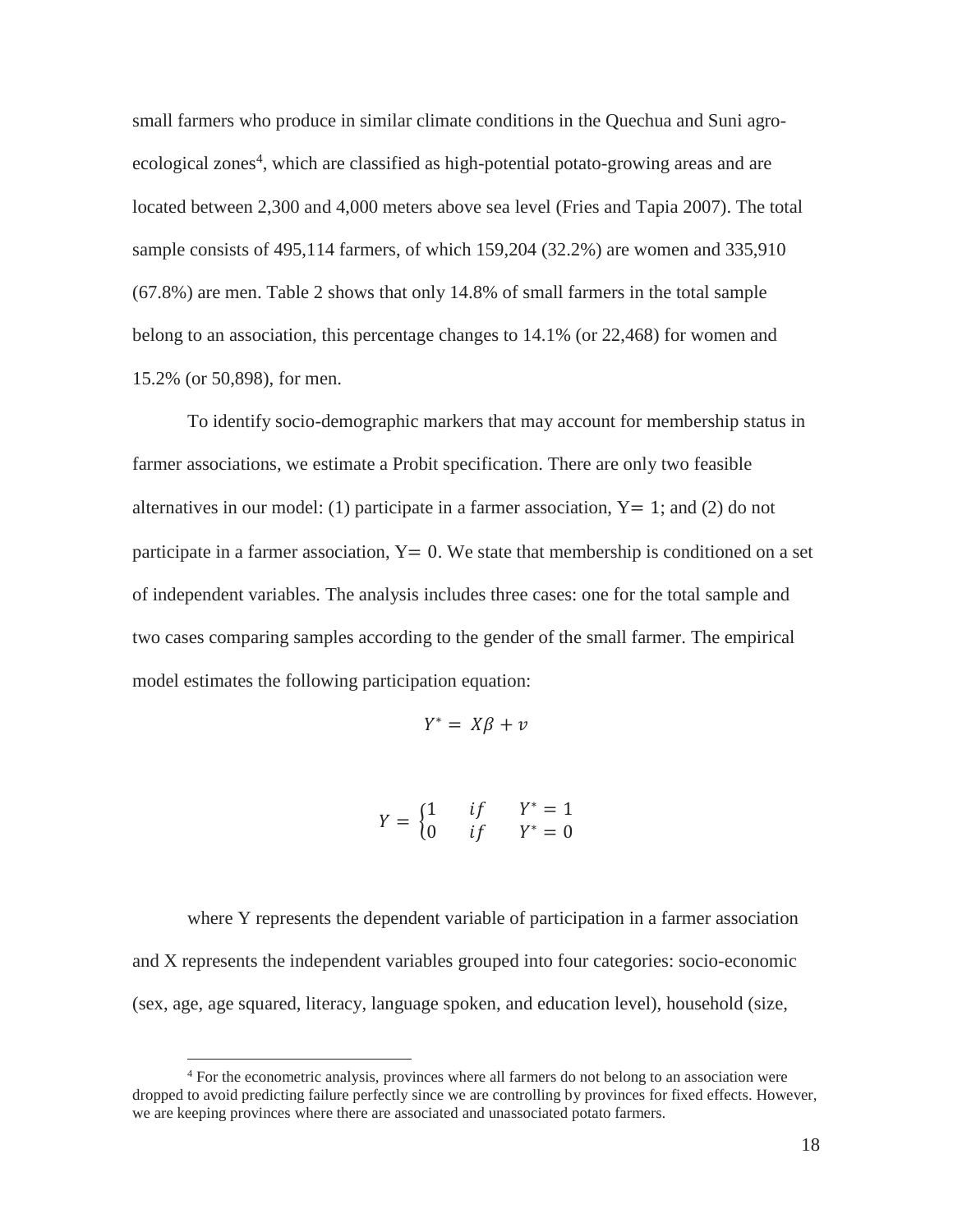presence of women and men 65 or older, and 6 or younger, presence of a partner, and household assets), land (size, title, and form of acquisition via inheritance and/or land markets), and geographic (live in the district's capital and altitude of district).

The variables included in the socio-economic category (sex, age, age squared, literacy, language spoken, and education level) represent some of the individual characteristics of potato small farmers captured in the CENAGRO database. The variable age may reflect the experience and productivity of the farmer (Tauer 1995, Fan and Salas Garcia 2018), which may have a non-lineal relationship with farmer's participation which is the reason to include a square term for age. The ability to speak Spanish (in addition to an indigenous language, e.g. Quechua or Aymara) may influence membership status. The examination of levels of education (no level, primary, secondary and post-secondary) is important given that rural families often make decisions or prioritize the educational opportunities of their male and female offspring according to traditional gender practices – with men are often assumed to be the main breadwinners while women are assumed to be caregivers and homemakers (Mudege et al. 2015, Kang 2010) that may influence the membership status of potato women and men small farmers.

The household variables (household assets, size and composition) collect information that may point to time and financial constraints, available family support as well as responsibilities that may influence small farmer membership status. To some extent, household assets such as the presence of sanitation within the household, computers and internet access reflect the economic condition of small farmers (Escobal, Saavedra, and Torero 1999), and may indicate whether there are economic intra-group and cross-group differences and whether particular time and financial constraints are associated with membership status according to gender. For household size and composition, we include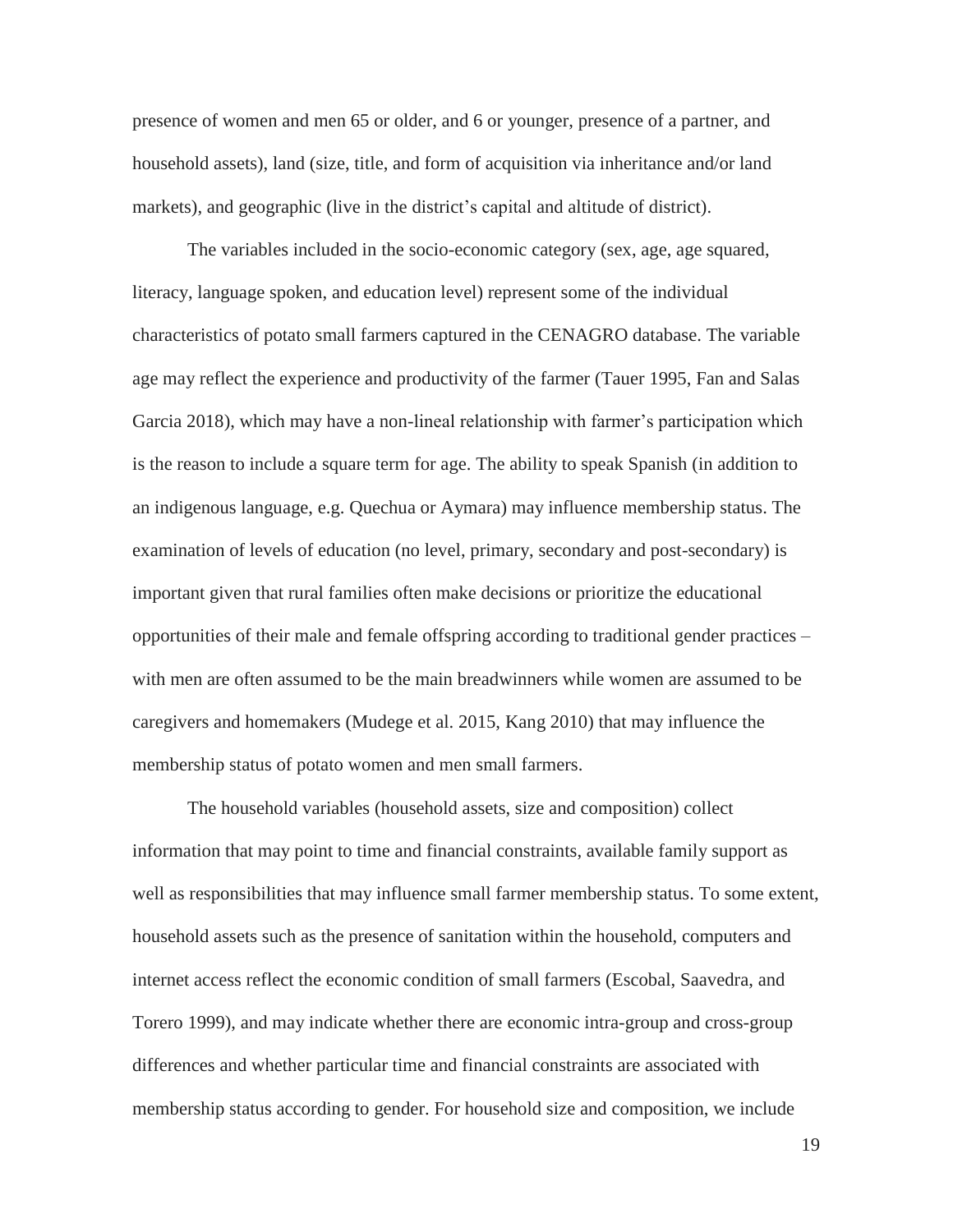the number of family members and the dichotomous variables indicating the presence of female and male members who are 65 or older and those who are 6 or younger as well as the presence of a partner in the household. Younger and older family members may pose financial and time constraints to farmers' participation in activities outside the household, but they may also serve to support the daily activities of farmers by providing assistance with domestic work, childcare and agricultural activities among others.

Household size and composition shed light on the constraints faced by women farmers as gender practices are traditionally associated with household responsibilities including taking care of children and elderly family members (Fortmann, 2009; Ministerio de mujer y poblaciones vulnerables, 2012). Similarly, for men household size and composition can signal responsibilities as well as privileges associated with men's gender practices as breadwinners. Household size and composition, therefore can be associated with membership status given the constraints, reproductive needs and the support system available to small farmers according to binary gendered practices (i.e. mothers and homemakers, fathers and breadwinners). It is also possible that larger families may require more income, which could incentivize collectivization. We also include whether there is a partner present in the household since this may have an effect on the constraints as well as the support system available for farmers to participate in associations.

When examining land variables, we include four variables farmland size in hectares, percentage of hectares with title, percentage of parcels acquired by inheritance, and percentage of parcels acquired via land markets. Land titling and forms of land ownership have also been associated with gender inequality (Deere and León 2003). We use percentage of hectares with title as well as forms of acquisition here because in rural areas, women often face barriers obtaining land titles in their own names (Fortmann 2009,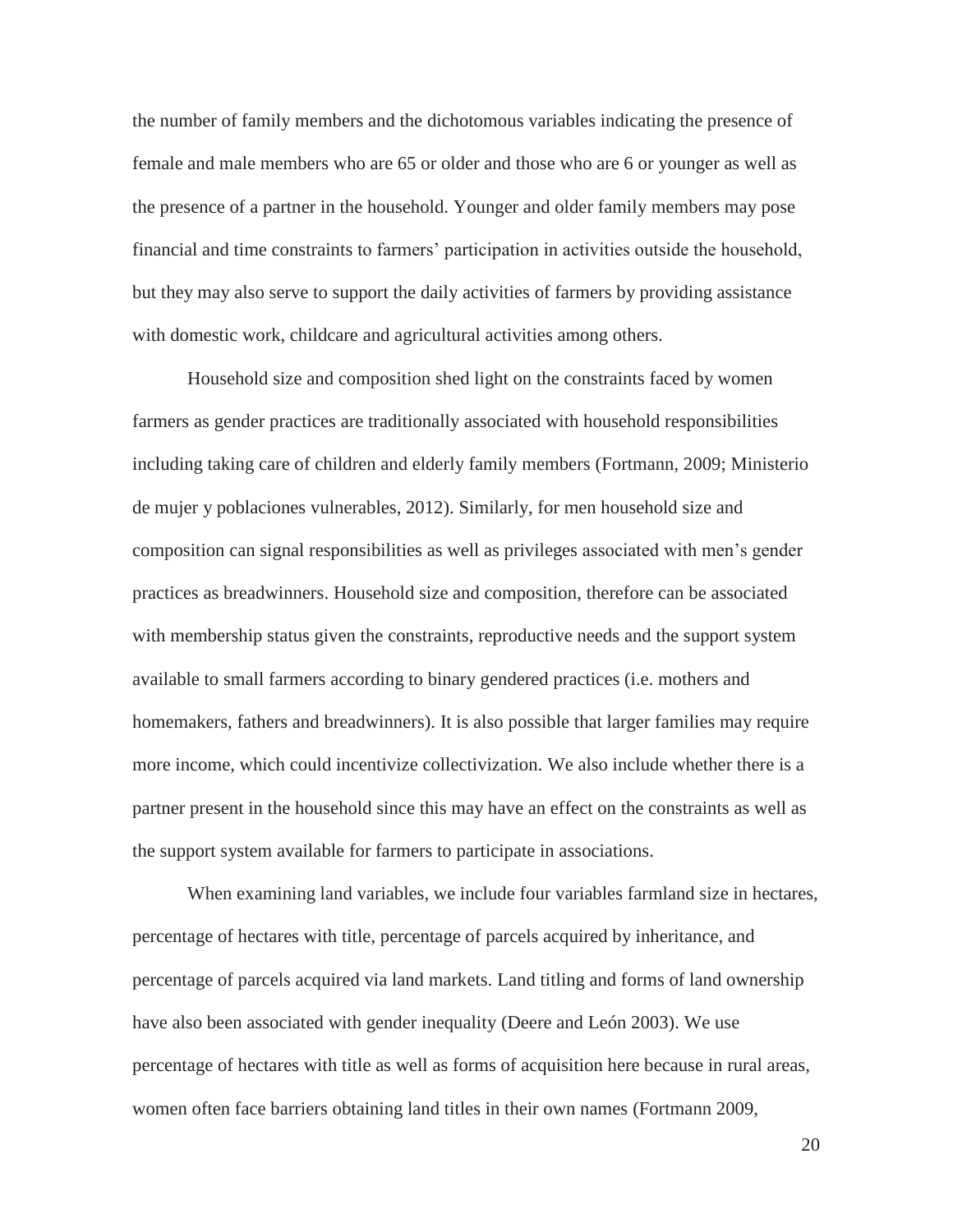Ministerio de mujer y poblaciones vulnerables 2012) making it more difficult for women to participate in farmer organizations, whereas this might not be the case for men. Also, some farmer organizations have land size requirements, which might negatively affect those who do not reach the threshold. On the other hand, examining forms of land acquisition (i.e. inheritance and land markets) may point to gender-based inequality affecting farmers' membership status.

Finally, regarding geographic variables, we include living in the district's capital, which to some extent reflects cost of mobility of some potato small farmers compared to those residing farther (Escobal and Cavero 2012, Mudege et al. 2015). We use live in the district's capital instead in a metropolitan center because some small farmers are likely to first travel to the district's capital to conduct most of their administrative tasks and procedures including registering land purchases and sales, accessing ownership records and land titling, rather than travel farther away to conduct their administrative business. Altitude of the district is also included in the geographic group to control for climate heterogeneity which may affect the types of crops produced.

# **4. Results**

The descriptive analysis shows that among the 1,199 districts in the study, 220 districts lack the presence of women potato small farmers who are associated as compared to men (See Figure 1). These districts are located in 17 out of 25 departments including Paucar in Pasco, Muqui in Junin, Huancarani in Cusco, Curpahuasi in Apurimac, Huancaya in Lima. For the 220 districts, the results show a higher percentage of women potato farmers who are single, less educated, with smaller land plots as well as a smaller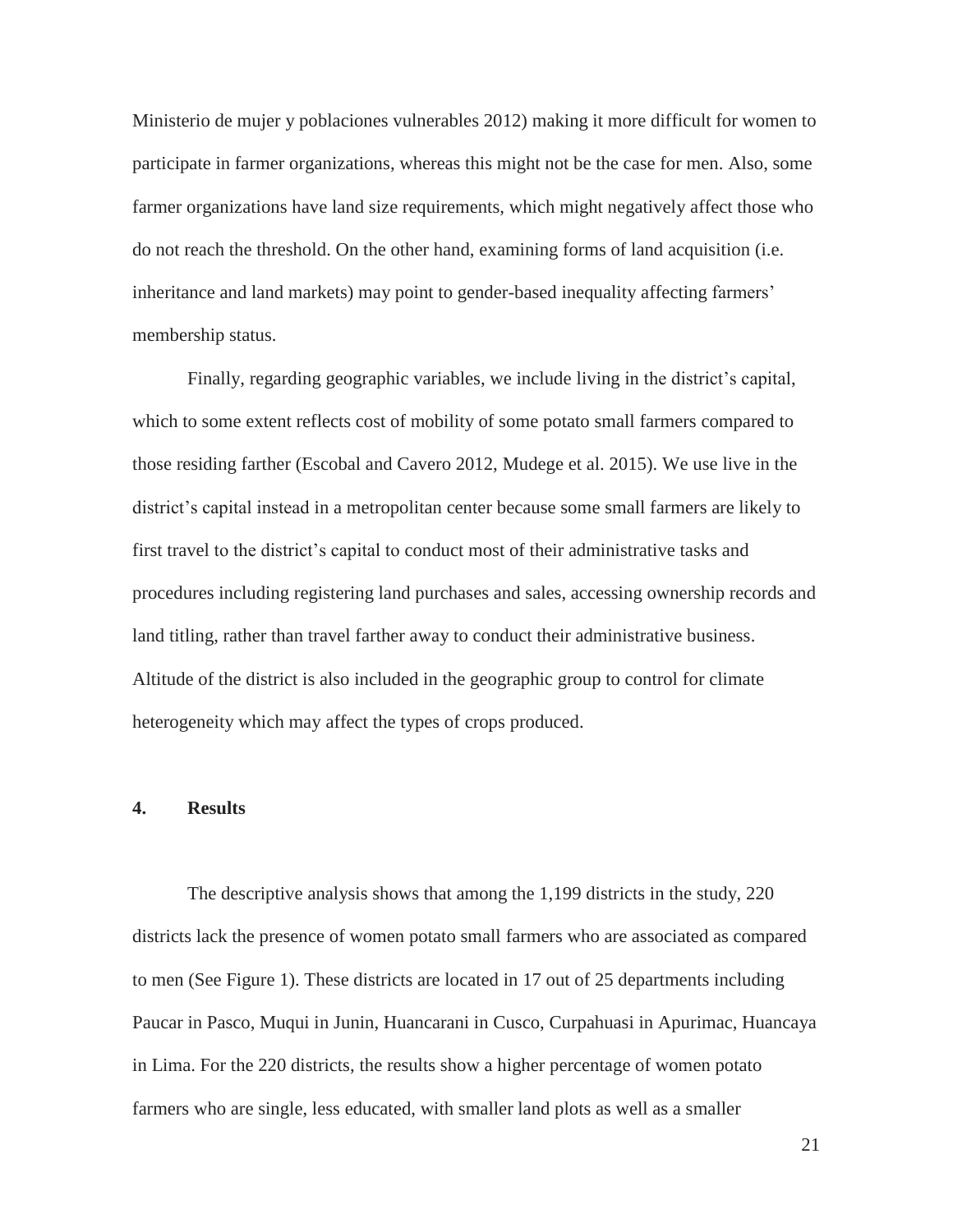percentage of women who acquired land via markets, and a smaller percentage of women living in households with computers in comparison to women living in the remaining 979 districts. The results show that only 21 districts in the sample have a higher percentage of associated women potato small farmers compared to zero percent of associated men. These districts are located in 11 departments including Amashca in Ancash, Llacanora in Cajamarca, Aco in Junin, Oxapampa in Pasco, Pisacoma in Puno. However, there is no significant statistical difference among men farmers living in these 21 districts in comparison to men in the remaining districts.

# [Figure 1 here]

Based on our calculations of the socio-demographic variables (see Table 2), the results show that while 49 years old is the average age for the whole sample, overall there is a higher proportion of slightly younger men small farmers in comparison to women small farmers. Within the sample according to membership status, we find that associated farmers tend to be older than those who are not associated regardless of gender. The average age for associated women is around 52 while for unassociated women is 50. Similarly, for associated men, the average age is around 51 and for unassociated men is 49. By looking into age groups, the data show that among unassociated small farmers there is a higher percentage who are 30 or younger regardless their sex whereas among associated small farmers there is a higher percentage who are 50 or older.

Also, for the whole sample, there is a higher percentage of men farmers (89%) who are literate in comparison to women farmers (67%) regardless of their membership status. The data also show a slightly larger percentage of associated small farmers (85%) who are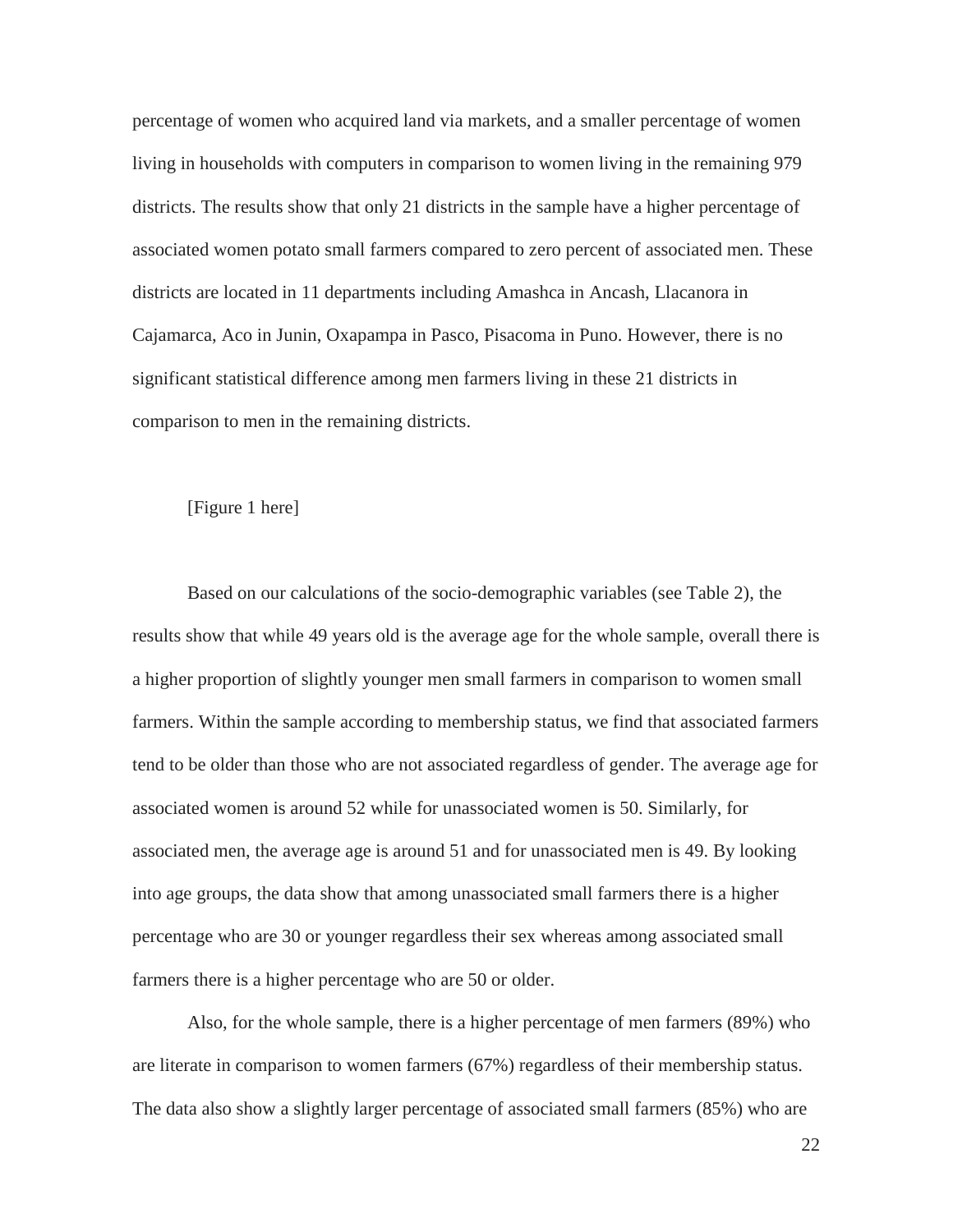literate in comparison to those who are not associated (81%) regardless of gender. When conducting intra-group comparisons, we find that there is a higher percentage of associated men (91%) who are literate compared to unassociated men (88%). Higher levels of literacy are also reflected when comparing associated women (72%) to unassociated women (66%). When we examine language spoken, the results show that there is a higher percentage of associated farmers (44%) who speak Spanish in comparison to unassociated farmers (42%). This gap increases when we compare associated women (46%) with unassociated women (40%) but decreases between associated men (44%) and unassociated men (43%).

When accounting for levels of education, the data show that less than 10% of farmers in the sample hold a post-secondary degree regardless of gender or whether they belong to a farmer association. When comparing associated women and men, we find a larger percentage of men with higher education (36% have secondary or higher education) levels than women (25%). An intra-group comparison of women indicates that those who belong to an association are more educated (71% have primary or higher education levels) than women who are not associated (64%). In the same fashion, associated men are more educated (91% have primary or higher education levels) than those who are not associated (88%). In all, the results indicate a higher proportion of associated farmers with higher education levels in comparison to women and men who are unassociated.

# **[**Table 2 here]

For household size and composition, we include the number of family members and the dichotomous variables indicating the presence of female and male members who are 65 or older and those who are 6 or younger as well as the presence of a partner in the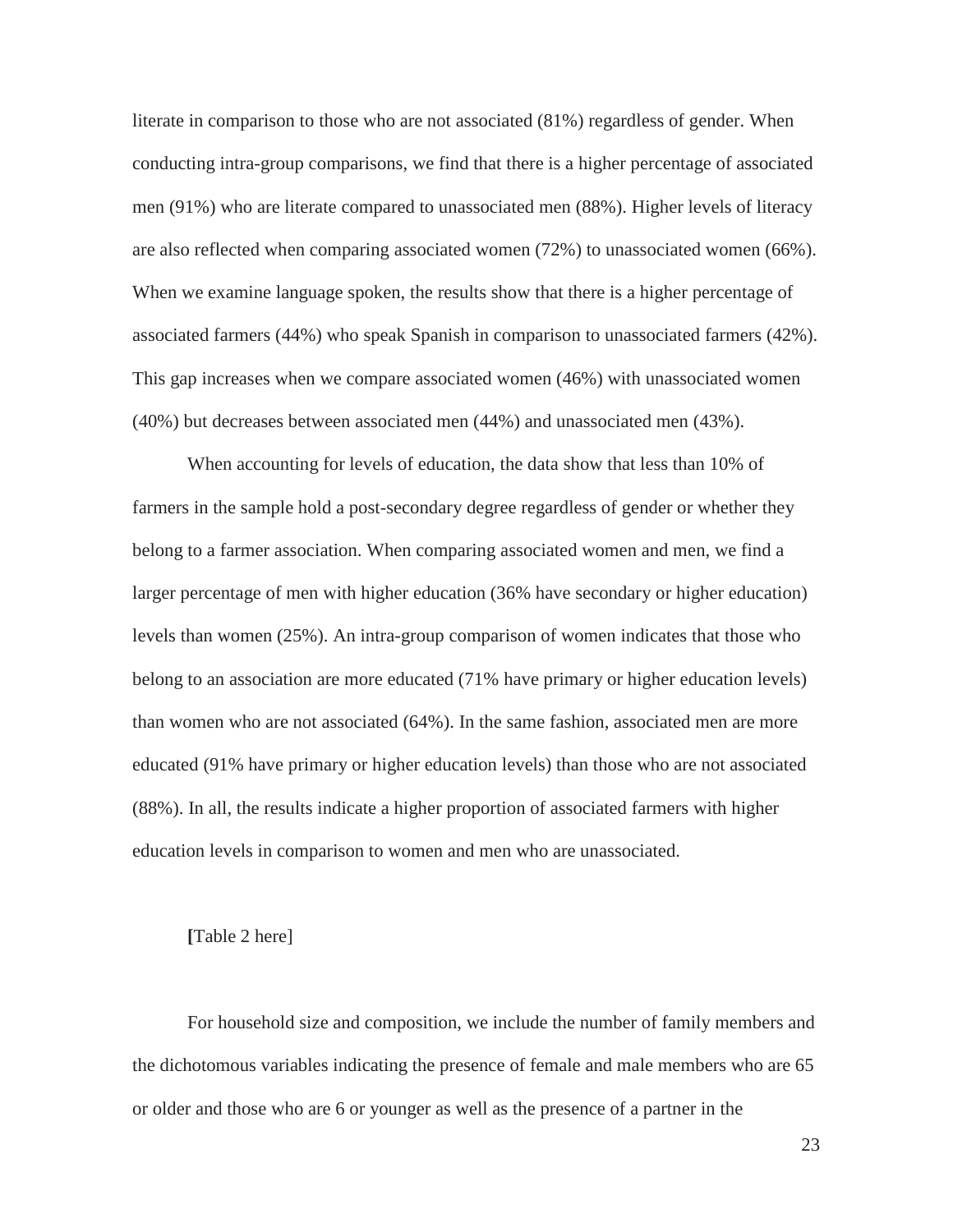household (See Table 2). Our results show that a higher percentage of associated farmers live in larger households in comparison to households with unassociated farmers, regardless of gender. There is also a higher percentage of households (21%) where the small farmer is male and lives with at least one elder male member who is 65 or older in comparison with households where a female farmer lives with at least one elder male member (7%). Instead, a higher percentage of households (25%) where the small farmer is female has the presence of at least one elder female member who is 65 or older in comparison to households with a male small farmer in the same condition (13%).

The results also show a higher percentage of households with associated farmers living with at least one elder family member in comparison to unassociated farmers regardless of gender; there is only a slight difference when we observe the percentage of small farmers living with at least one younger family member who is 6 or younger. We found that 9% of associated women live at least with one elder male and 28% live at least with one elder female whereas for unassociated women these percentages decrease to 7% and 25%, respectively. Similarly, the results show that there is a higher percentage of associated men living with at least one elder male (22%) and one elder female (15%) in comparison to unassociated men. Also, a higher percentage of households where the small farmer is male has the presence of a partner (80%) in comparison to those households with a female farmer (42%), regardless of membership status. In addition, a higher percentage of households where the farmer belongs to an association has the presence of a partner (71%) in comparison to those households with unassociated farmers (67%). To observe household wealth, we use assets held by the household such as sanitation, computer, and internet. Although there is a small percentage of households holding those assets, the data show that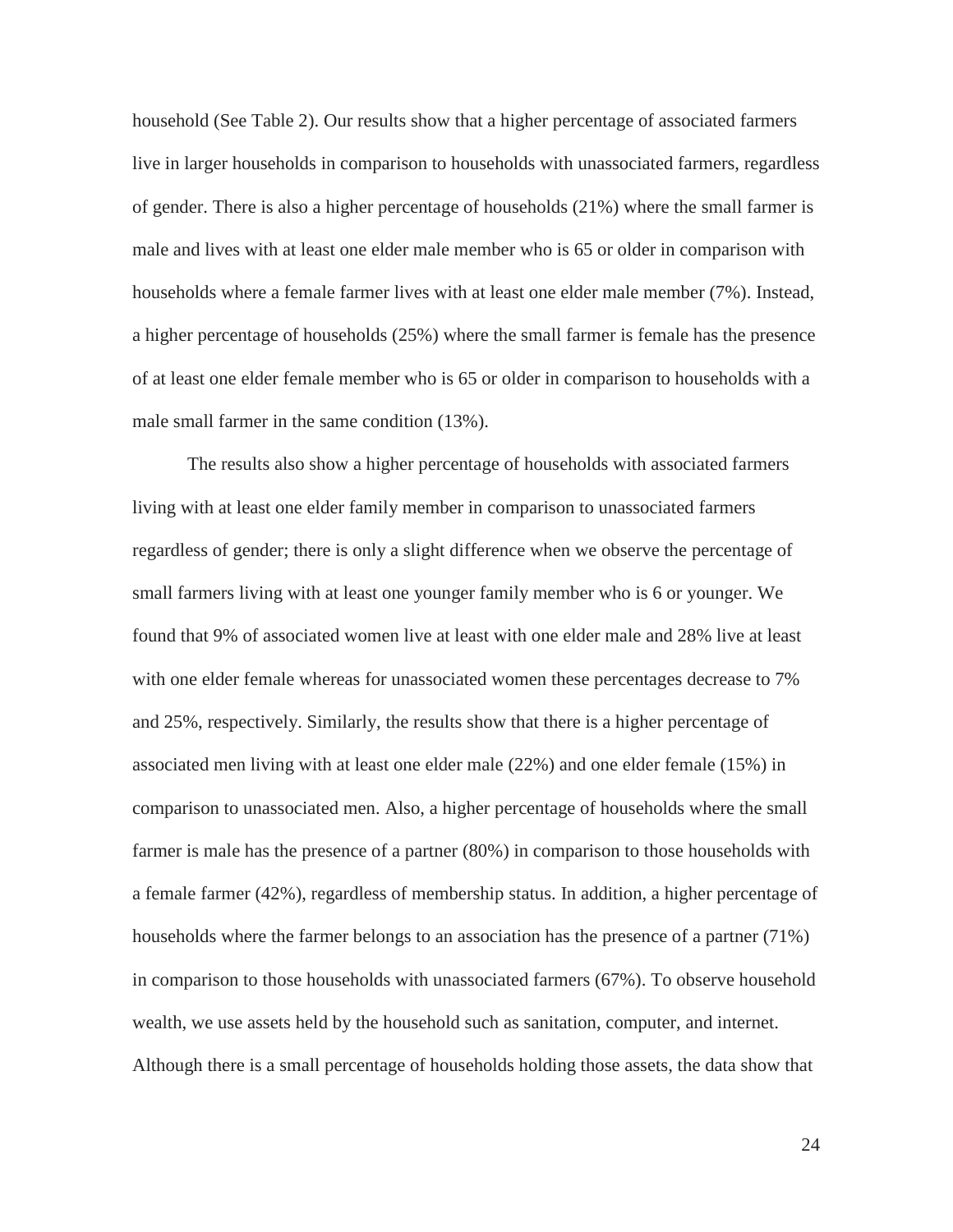a higher proportion of households with associated small farmers have these assets regardless of gender.

In the case of land variables, we observe that the average farm size for men is 1.22 hectares and for women is 0.88 hectares. Our results show that associated small farmers own slightly larger farms (1.16 hectares) than unassociated (1.10 hectares), regardless of gender. We also find that associated women hold the highest percentage of land titles (33%) compared to unassociated women (31%) and to associated men (27%) and unassociated men (25%). For form of land acquisition, the data indicate that unassociated farmers acquired a higher percentage of land via inheritance in comparison to associated farmers, regardless of gender. Unassociated women acquired a higher percentage (58%) of parcels via inheritance in comparison to associated women (51%), associated men (42%), and unassociated men (50%). Meanwhile, there is almost no difference between associated and unassociated farmers in the acquisition via land markets.

Finally, to complete the analysis we present the results of the Probit model of membership status. Table 3 shows the results for the total sample and the sample divided by sex. The econometric analysis show that all the socio-economic variables are significant and similar in magnitude and sign regardless of gender. The sex of the small farmer is not statistically significant in the total sample which suggests that being male does not affect membership status, however, when we divided the sample by sex, we found some relevant differences. The results show that there exists a non-linear relationship between age and participation in an association for men and women small farmers. The results also show that men and women small farmers who are literate and speak Spanish are more likely to participate in an association. In the case of education level, we observe that farmers with more years of education are more likely to belong to an association. Men with primary or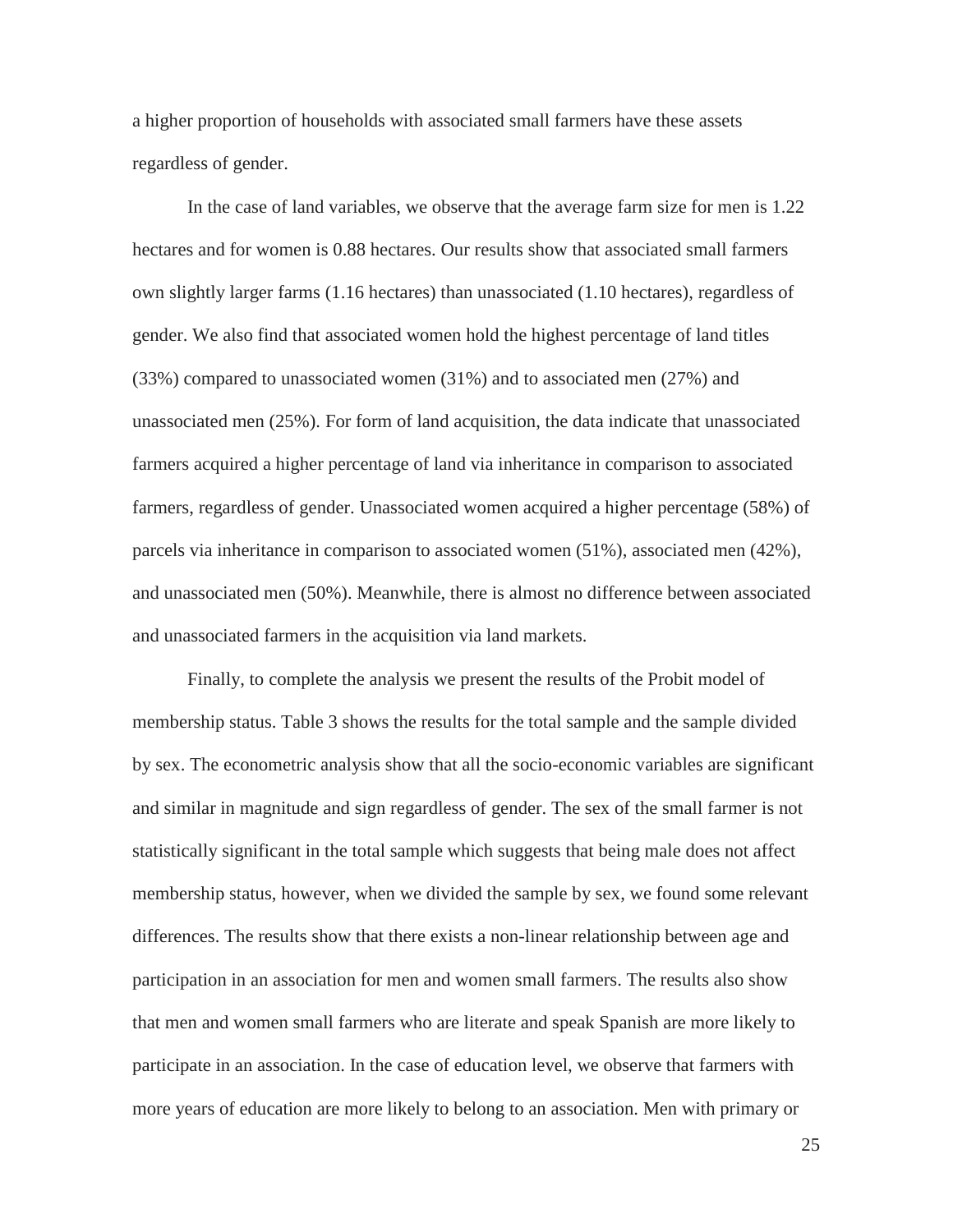higher education levels are more likely to participate in an association whereas for women having a primary level is not significant.

#### [Table 3 here]

For household variables, the results show that farmers living in larger households are more likely to participate in an association regardless of gender; however, there are some important differences when we observe household composition. In the total sample, the presence of elders in the household has a positive effect in the probability to belong to an association but only if the elder member is female but this positive effect is only significant for male farmers. The presence of male or female elder family members has a positive impact in the membership status of male small farmer. However, in the case of women small farmers, the presence of elder family members has no effect in the membership status of women. On the other hand, the presence of female members who are 6 or younger has a negative effect in the total sample but when we divide the sample by sex this negative effect only persists for women small farmers. The presence of the partner is significant in the whole sample but when we divided the sample by sex, we observe that the presence of the partner is only significant for men.

Finally, the household assets, land, and geographic variables have similar effects on membership status of small farmers regardless of gender. Those small farmers who have access to sanitation, computer and internet within their homes are more likely to be associated. Also, having access to farmland has a positive impact on membership status. Those small farmers with larger hectares of farmland are more likely to belong to an association. Similarly, small farmers who have a higher percentage of hectares with title,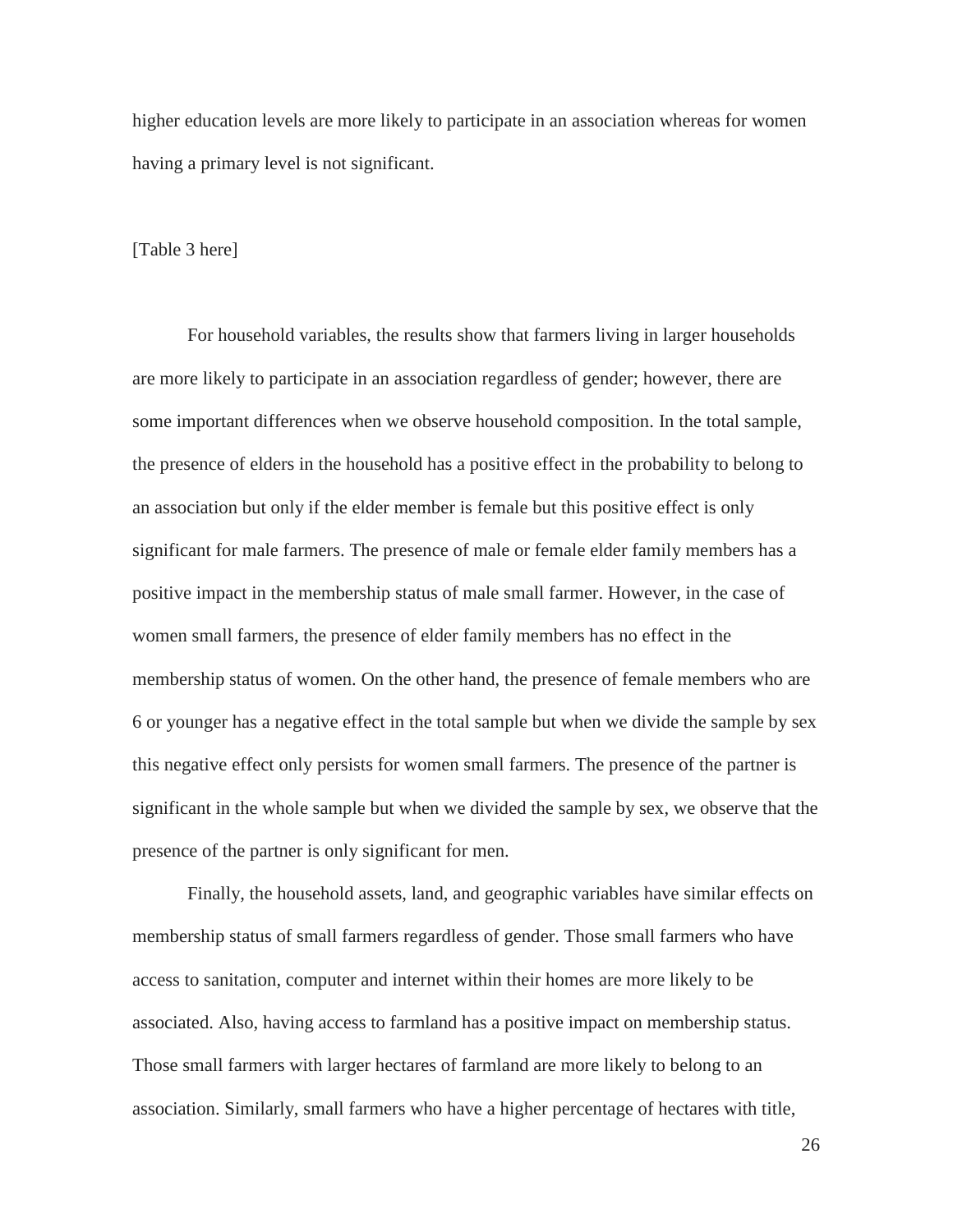who acquired land by inheritance and via land markets are more likely to belong to an association. Instead, small farmers who do not live in the district's capital and live in districts with higher altitude are less likely to belong to an association.

### **5. Findings and Analysis**

In this article, we use data from the Peruvian 2012 IV National Agricultural Census and conduct cross-group and intra-group comparisons to examine the social markers influencing the membership status of potato small farmers in the Peruvian highlands. Of the total sample, we find that although women comprise less than half of potato small farmers, they are nearly equally represented vis-à-vis men as members of farmer associations. Given that men comprise the largest proportion of potato farmers overall, it would be expected that they account for a majority of associated farmers, and yet they are nearly equally represented in farmer associations. This suggests that as a whole the incorporation of women potato farmers into farmer associations is comparatively better than that of men. With respect to land titles, we find that associated women hold the highest percentage of land titles compared to associated men and unassociated women and that unassociated men hold the lowest percentage of land titles. Associated women farmer's prevalence in holding land titles as compared to associated men and their unassociated counterparts, not only points to the importance of owning land to their membership status but may help explain the nearly equal proportion of participation of women in associations as men. This finding highlights the importance of land titling for women's current and future membership status while signaling land titling as a possible barrier to entry for unassociated men potato small farmers.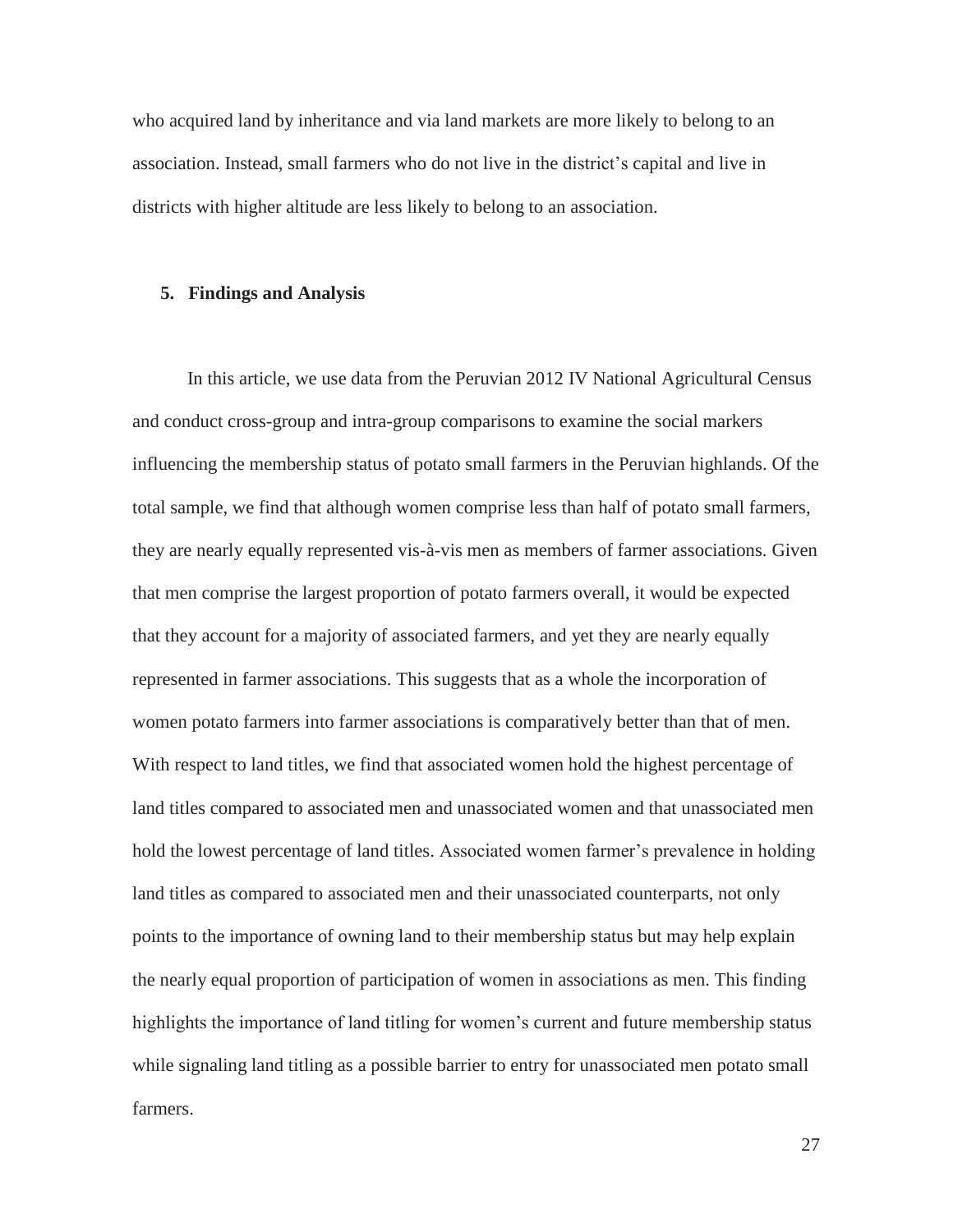In Latin America, land ownership has been associated with the gender asset gap at the national level, which is also the case for Peruvian potato farmers. Nevertheless, at the regional level, we find variation in the magnitude of the asset gap, and at the district level, we find that forms of land acquisition by women and men potato farmers are more mixed and not always associated with gender (See Table 1). For potato farmers, in particular, our analysis indicates that inheritance is the main means of land acquisition for both women and men unassociated potato farmers and that there is almost no difference between land acquisition via markets between women and men. Also, our analysis suggests that although the gender asset gap in land ownership between women and men persists at the national level, there is regional and district-level variation in ownership patterns and the gender asset gap that may influence the membership status of women but also of men. Therefore, for gender asset gap analyses to more fully capture dynamic and contextual gender relations and bias, it is necessary to extend the analysis to regional and local geographies and scales of governance to more fully capture intra-group and cross-group variation.

While the overall incorporation of women potato small farmers into farmer organizations is nearly equal to that of men, we find that the membership status of women is unevenly spread geographically, with many districts without the presence of associated women in comparison to their male counterparts, and fewer districts without associated men (See Figure 1). Our intra-group analysis indicates that in the districts without associated women farmers, women potato farmers tend to be single, less educated and have smaller plots than women living in the remaining districts in the sample. Cross-group comparisons show that these social markers do not make a difference for their male counterparts in districts without associated male farmers. Here, our analysis points to the social markers that differentiate women as well as persistent gender-based inequality at the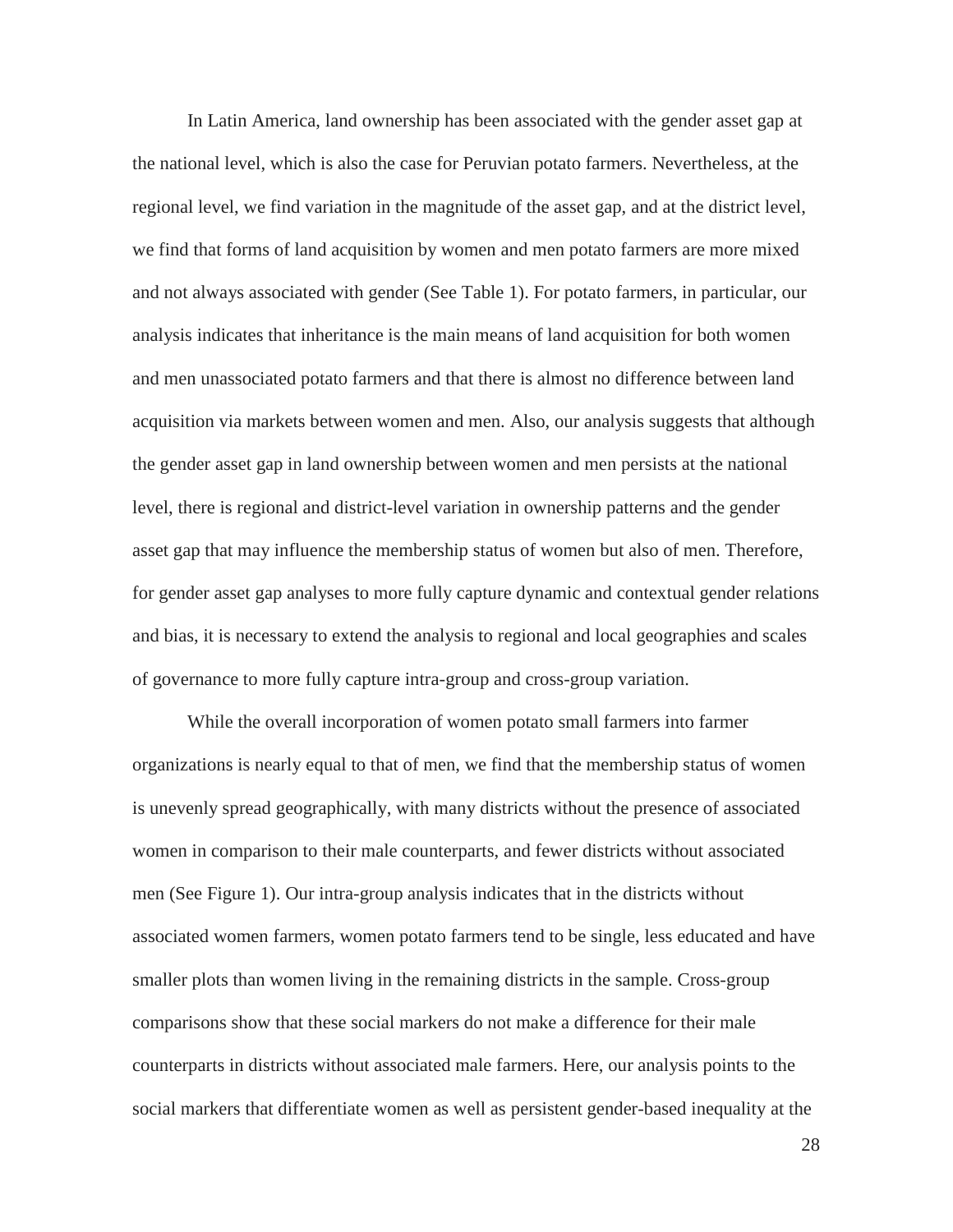district level given that these social markers do not affect unassociated potato farmers men in the same way that they do their women counterparts. This suggests that there may be district-level institutional gaps and biases that preclude women from accessing the resources necessary to join farmer organizations. Alternatively, district-level exclusion of women from farmers' organizations may point to local requirements and constraints by farmer organizations that deter women from joining, both instances which may require targeted policy interventions.

At the district level, when comparing associated and unassociated women, our findings indicates that some groups of women are disadvantaged on the basis of a combination of social markers –education, economic and domestic partnership and land ownership in comparison to other women. Social differentiation among women suggests that although as a group women potato farmers experience gender-based inequality vis-àvis their male counterparts in particular districts, associated and unassociated women are a heterogeneous group, with some women rendered more disadvantaged than others. For the fewer number of districts without associated men potato farmers, we find no statistical difference between them and other male potato farmers living in districts with the presence of associated men. For districts without associated women and men farmers, it is possible that local institutional and social norms and practices may account for lack of participation, however, given the limitations of the data used here, further research is necessary to pinpoint the possible causes.

For household size and composition, we found that while associated farmers live in larger households, women farmers' households are more 'feminized' in their composition as compared to men regardless of membership status. This is particularly in relation to the presence of a partner –with 80% of men farmers having a partner as opposed to only 42%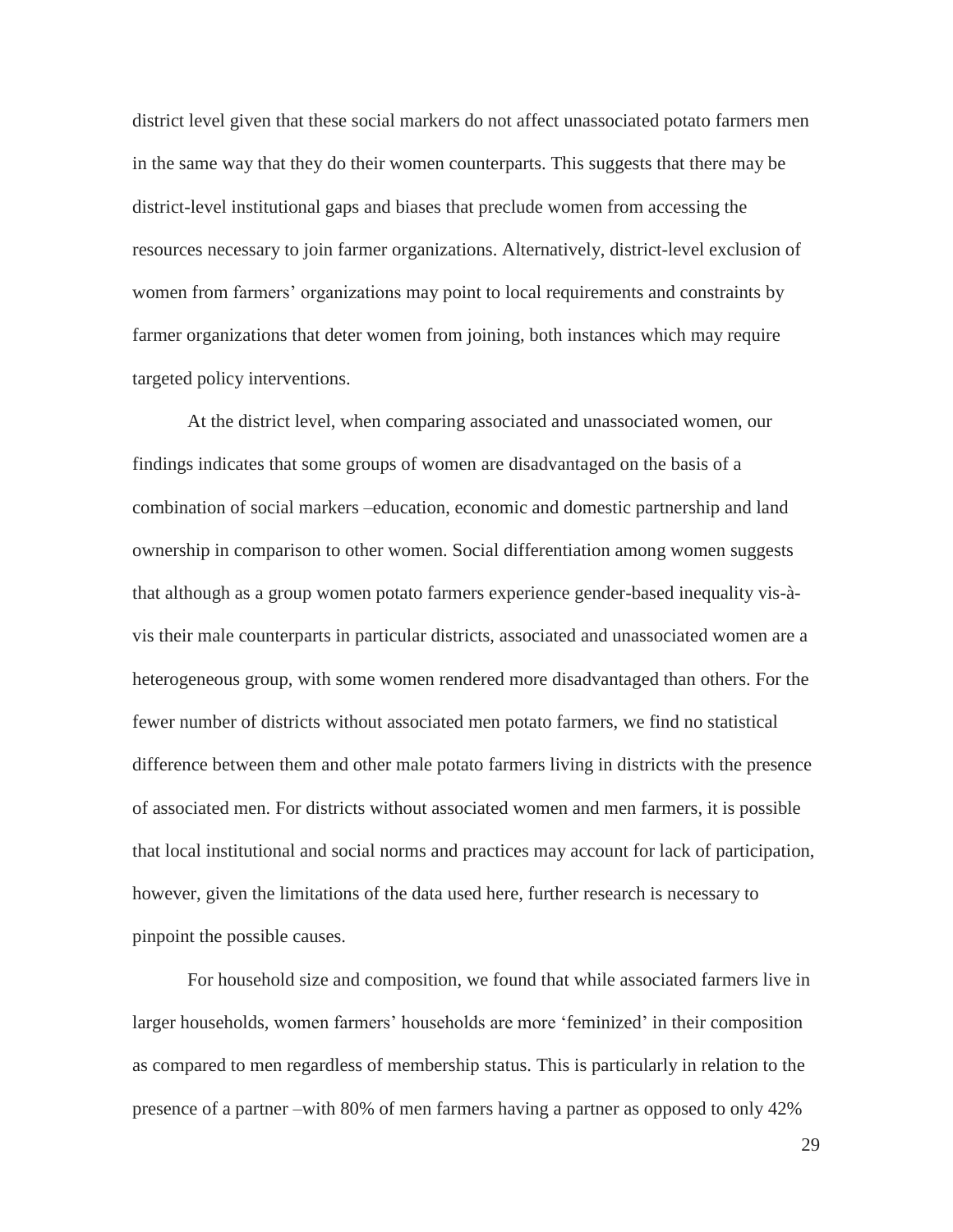of women, and nearly double the number of elderly females and a third of elderly males living with women farmers in comparison to men. The feminized household composition of unassociated women farmers closely mirrors that of associated women, whereas the household of unassociated men mirrors that of associated men. Men's households have a larger percentage of elderly men than elderly women living in the household but a less skewed elderly male to female proportion. As such, men potato farmer households are mostly comprised of intergenerational nuclear families whereas women farmer households are predominantly populated by women. This pattern may be due to the life expectancy of elderly male farmers together with elderly women's preference to live with their daughters rather than their sons, however, this explanation would require further research.

Our analysis indicates that the presence of a partner in the home is only significant for the membership status of men and not that of women. One possible explanation is that as partners, women's labor in the home may serve to subsidize men's associational activities whereas for women farmers the presence of a partner may not necessarily represent additional support. This suggests that gender practices associated with caregiving and household work continue to bind women as partners and that for women farmers being partnered does not aid their associational pursuits, whereas men do not experience such limitations.

For the presence of elders in the home, our findings indicate that the likelihood of belonging to a farmer association increases only for men when there are elderly family members in the household whereas for women there is no effect. In particular, the larger proportion of elderly men in male farmers' households may serve to provide the agricultural labor necessary to support the associational activities of younger male breadwinner farmers pointing to the coexistence of multiple masculinities in the household.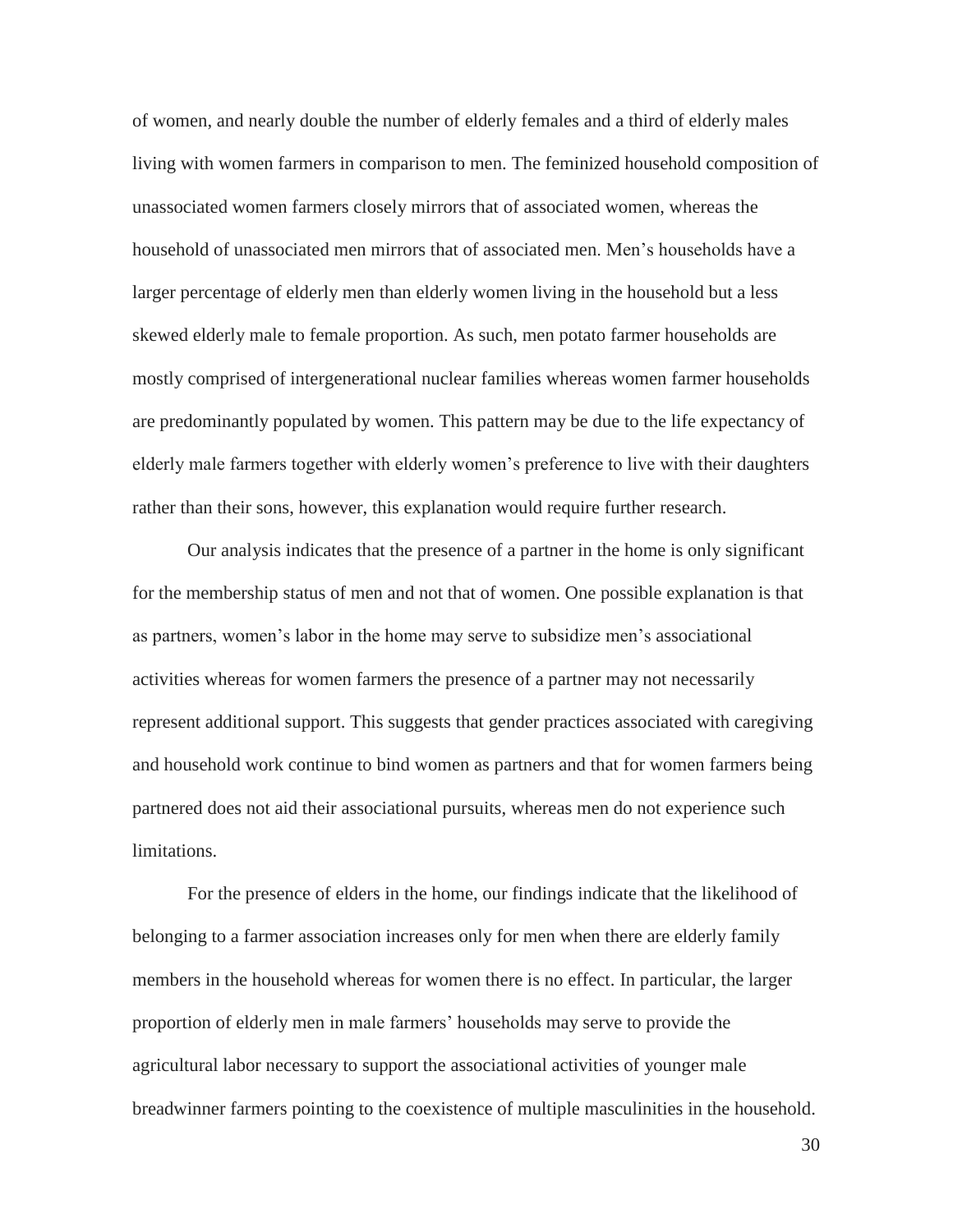This suggests that the plurality of gender practices associated with masculinity and their gendered role as breadwinners enables male farmers to harness the resources of elderly household members to support their associational status whereas this is not the case for women. As such, for women the role of breadwinner carries the responsibilities but not necessarily the privileges of commanding household resources as compared to men. Our analysis suggests that the stratifying mechanism of 'breadwinner' lends men a hegemonic position within the household manifested in the ability to harness household labor from partners and elderly family members and reproducing their power and privilege within the gender order of the household. With respect to children, we found that the presence of girls 6 and under, and not boys, has a negative effect on membership status only for women when compared to men. One possible explanation for this difference is that there may be contextual specificities, cultural norms, practices or perceptions associated with parental care or oversight for girls and boys. However, further research is necessary to tease out perceptions and household gendered practices related to the upbringing of girls and boys.

Based on the analysis of individual socio-demographic characteristics related to membership status including, levels of education, literacy and language spoken, we find that associated farmers regardless of gender have higher levels of education and literacy than their unassociated counterparts. Cross-group comparisons, however, show that associated men farmers have higher levels of education and literacy than that of associated and unassociated women potato farmers. Intra-group comparisons show that associated men and women farmers have higher education and literacy levels compared to their unassociated counterparts (See Table 2). We also find that for women, it is more important to have higher levels of education than men in order to participate in farmer organizations. That is, men with primary or higher education levels are more likely to participate in an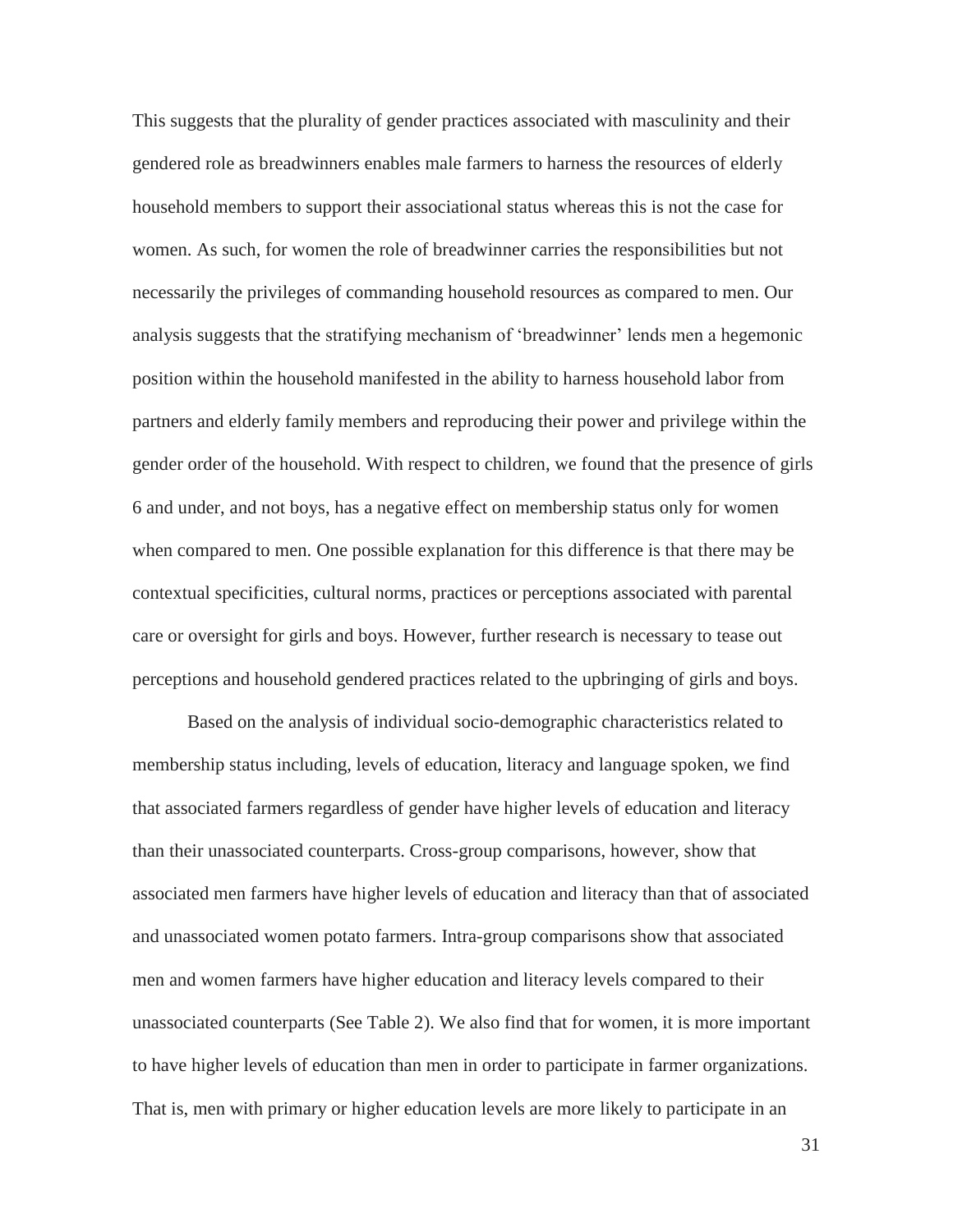association whereas for women having a primary level of education is not significant. This finding suggests that for women is not enough having primary studies to participate in a farmer association. This is despite the fact that intra-group comparisons show that lower levels of education and literacy also affect unassociated men. In all, cross-group comparisons show that gender-based inequality between men and women on the basis of education are accentuated when it comes to membership status. Therefore, to increase women's participation in farmer organizations, programs encouraging women to attain higher education levels or interventions to deter gender bias toward less educated women in membership status will need to be implemented.

For language spoken, we find that overall farmers who speak Spanish are more likely to belong to an association. However, intra-group comparisons show that differences based on language increase between associated and unassociated women but yet decrease for their male counterparts. This suggests that the ability to speak Spanish is a marker of social differentiation especially among associated and unassociated women farmers, and that gender-based inequalities between women and men in education and literacy persist. From a policy perspective, this suggests the need to increase the opportunities for less educated and literate women and to foster language diversity in farmer associations. Together, our findings and analysis point to cross-group and intra-group differences across our variables reflecting persistent gender-based inequality but also social differentiation among women and men potato farmers.

## **6. Conclusion**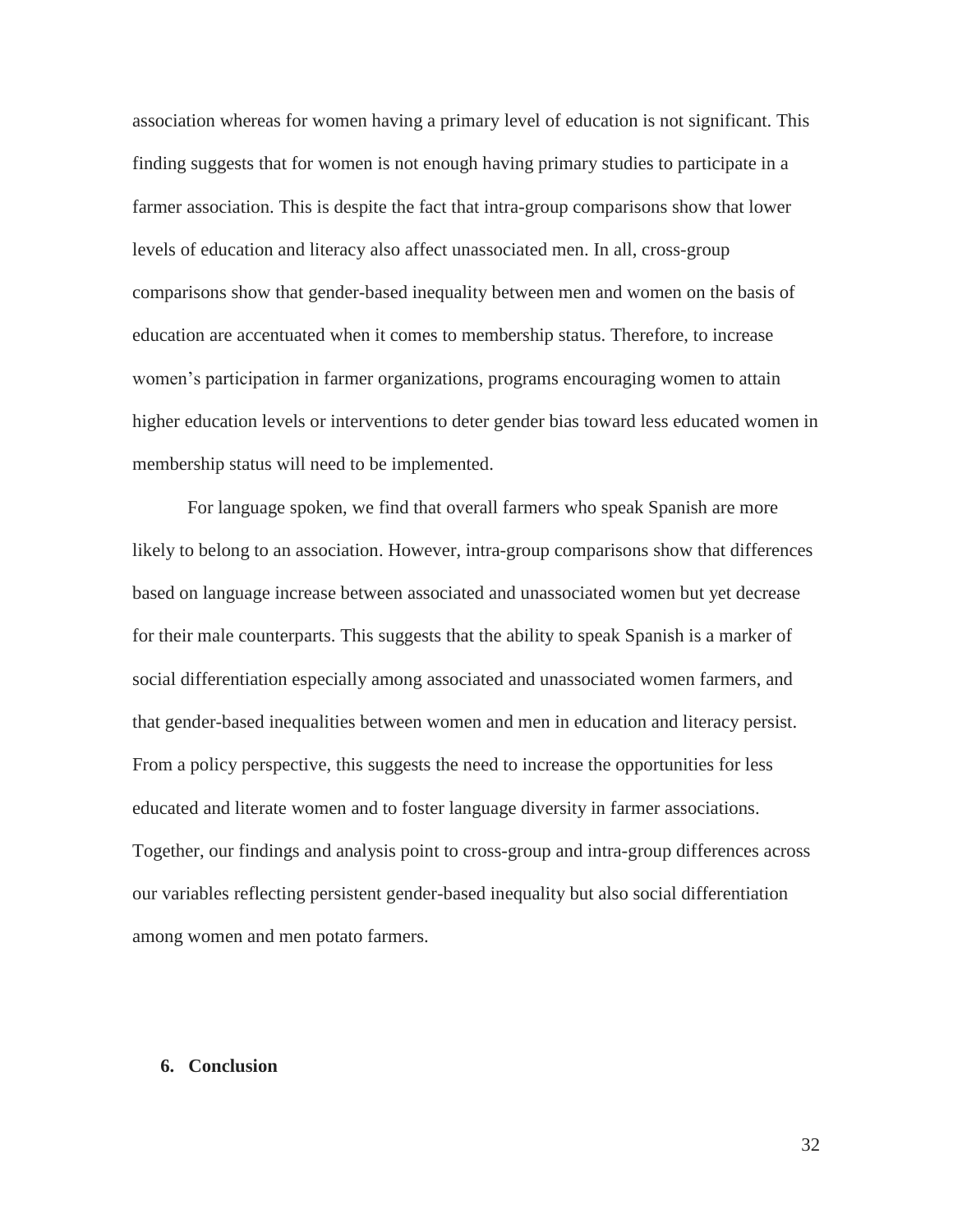In recent years, policymakers have advocated for the collective organization of small farmers to help the small farming sector face the challenges related to production constraints, increased buyer leverage, and limited state support. Membership in farmer organizations has been identified as an important tool to overcome these challenges especially for target populations categorized by policy makers as 'women' and 'marginalized' small farmers. However, for agricultural policy to be effective, it is important to recognize that these are not homogenous populations but that they are differentiated across a variety of stratifying social markers reflecting the heterogeneity of the small farming sector. Here, we suggest that for agricultural policy to be effective, it is important to unpack the differences obscured by the use of homogenizing analytical categories so that gender-based as well as other forms of social inequality can be identified. Similarly, we suggest that analytically equating gender to the examination of how women fare as opposed to men veils social difference among women and among men and does not reflect the relational aspects associated with the social construct of gender. Based on district-level and sex disaggregated data from the Peruvian 2012 IV National Agricultural Census, we conduct intra-group and cross-group comparisons of potato small farmers to discern markers of social differentiation that may influence membership status. Through the application of a methodological approach that considers not only cross-group but intragroup comparisons we endeavor to de-homogenize the analytical categories of 'women' and 'marginalized' farmers, highlight the relational aspects of gender analysis and reflect the diversity of the small farming sector.

Our analysis indicates that overall men's membership in farmer associations is lagging behind that of women and that they hold the lowest percentage of land titles compared to their women counterparts –who hold the highest of all groups. From a policy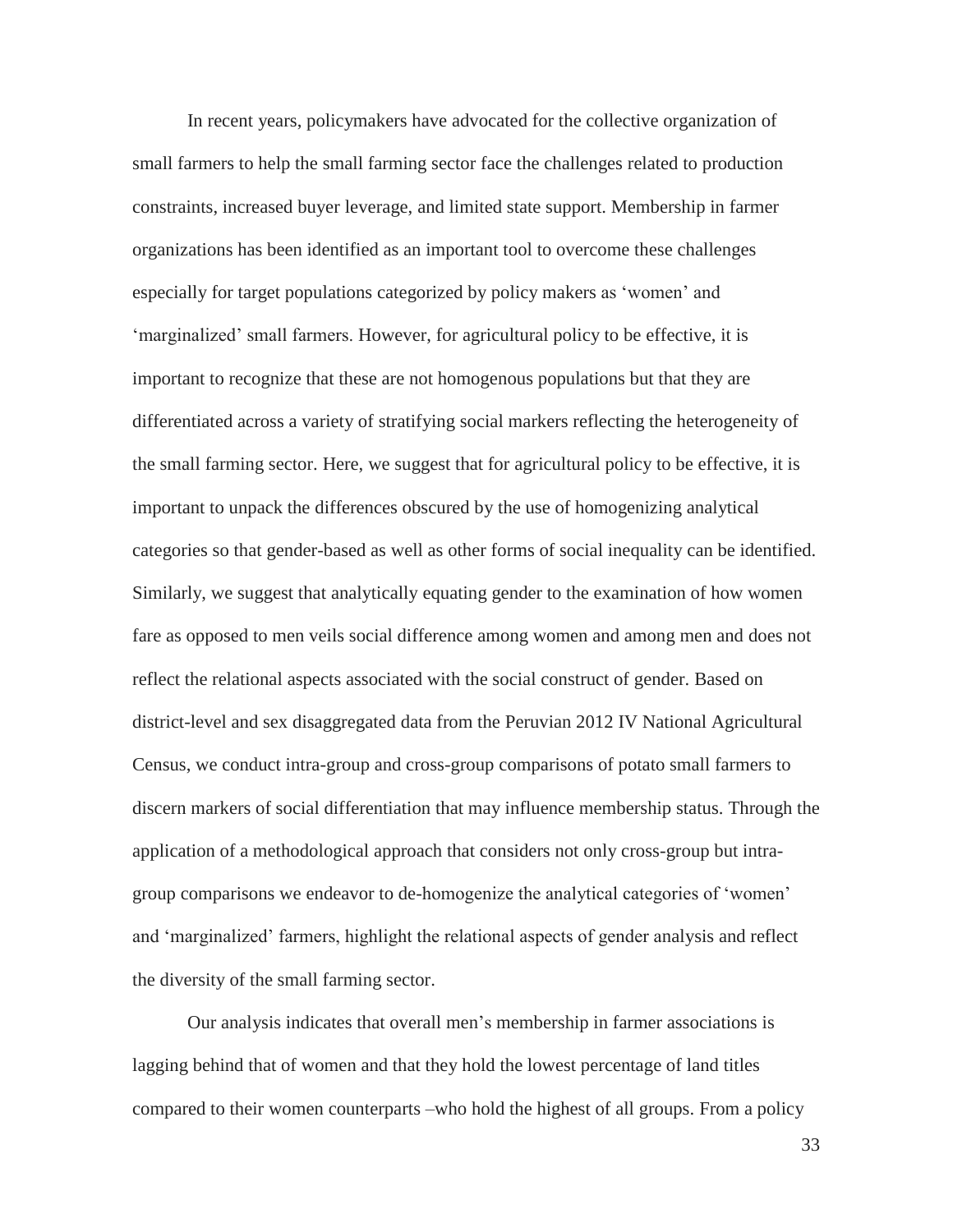perspective, this suggests that land titling is an important area of intervention as it influences not only the membership status of some women but that of some men as well. Our analysis shows gender-based spatial inequality in membership status at the district level and social differentiation among women in districts without associated women. Here, we highlight the importance of targeted district-level policy interventions to eliminate local institutional bias against women potato farmers in general and less educated, un-partnered and asset poor women in particular, and to oversee organizational the constraints and membership requirements that might prevent women from joining in these particular districts. Our analysis also shows that the ability to speak Spanish is a marker of social differentiation especially among women farmers, and that gender-based inequalities between women and men as related to education and literacy remain. This suggests the need to increase the opportunities for less educated and literate women to join and to foster language diversity in farmer associations.

Our analysis of household composition shows that women potato farmer households are more feminized due to the absence of male partners and the higher proportion of elderly women and lower proportion of elderly men living in women's households as compared to men's. Yet, in contrast to men, the presence of a partner and/or of elderly persons in the home does not influence women's membership status. To understand why this might be the case, we suggest that plural masculinities and the stratifying gendered practice of breadwinner enable men farmers to harness the support of elderly male household members and their female partners whereas that is not the case for women. What requires further research, however, is the question of how despite a feminized household composition and inability to harness household resources, women leverage the division of labor at the household level so they can sustain their productive and associational activities. Finally, to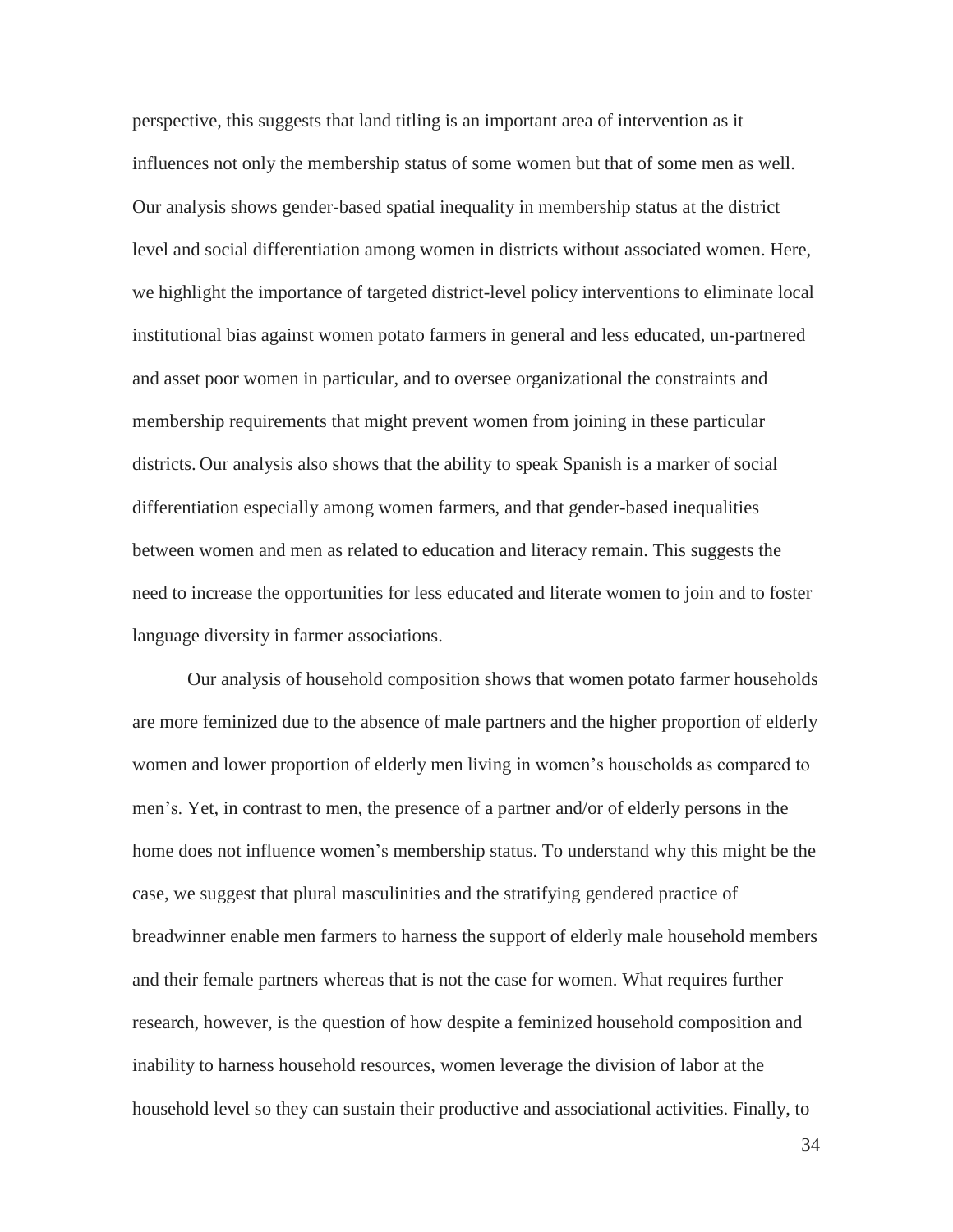understand why the presence of girls under the age of six has a negative effect only on the membership status of women farmers, it is necessary to conduct further studies to shed light on the contextual specificities, cultural norms or practices as well as household decisionmaking processes related to the upbringing of girls and boys. In this article, we endeavored to couple the scholarly focus on gender-based inequality with the relational and analytical consideration of masculinities and gender order stratifying mechanisms to tease out gender difference and farmer heterogeneity. In all, our analysis points to the social markers that differentiate Peruvian potato small farmers while de-homogenizing analytical categories that subsume various forms of social inequality including, but not limited to gender.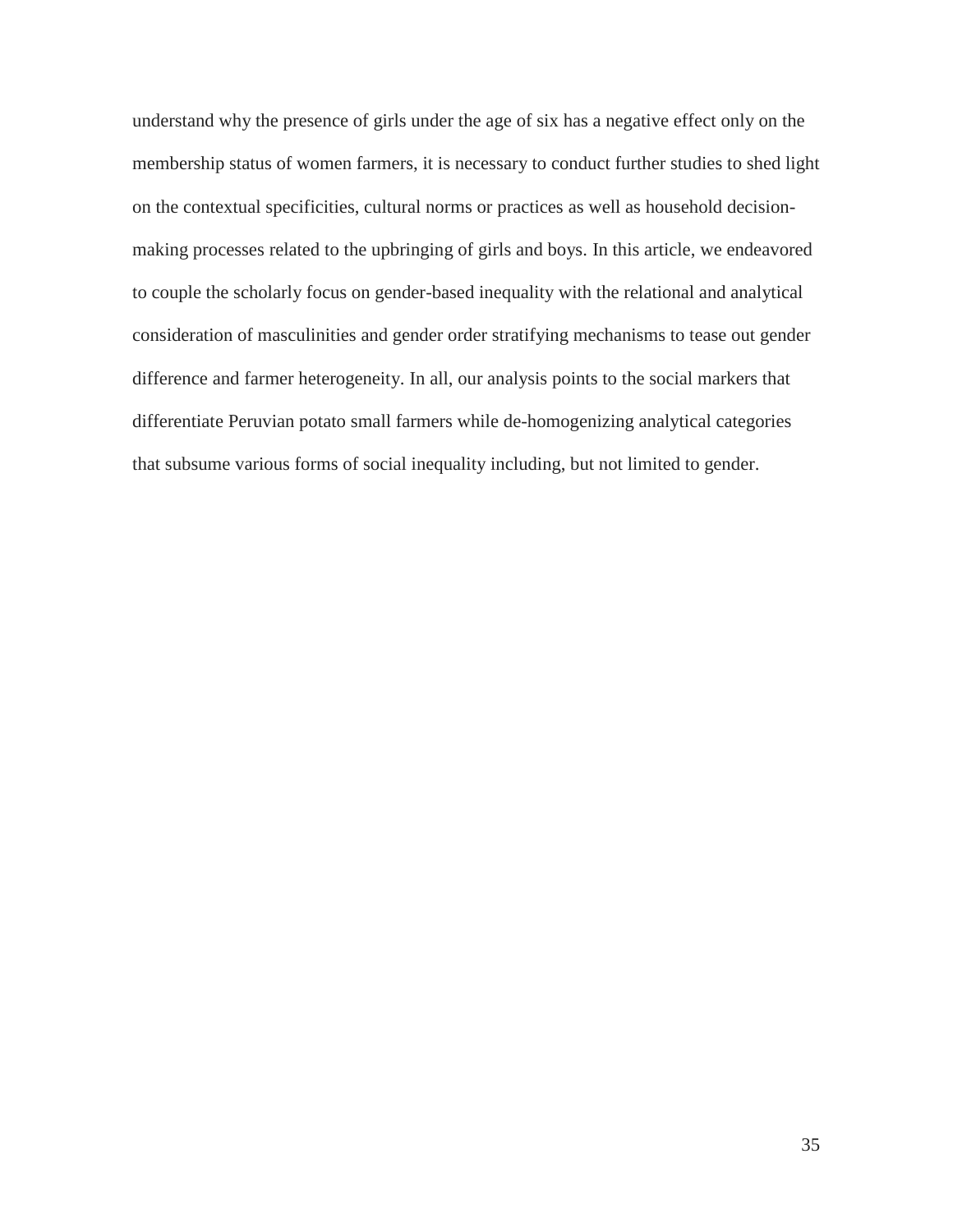# **References**

- Agarwal, Bina. 1994. *A field of one's own: Gender and land rights in South Asia*. Vol. 58: Cambridge University Press.
- Agarwal, Bina. 2010. "Rethinking agricultural production collectivities." *Economic and Political Weekly*:64-78.
- Ashkenazy, Amit, Tzruya Calvão Chebach, Karlheinz Knickel, Sarah Peter, Boaz Horowitz, and Rivka Offenbach. 2018. "Operationalising resilience in farms and rural regions–findings from fourteen case studies." *Journal of Rural Studies* 59:211-221.
- Bacchi, Carol. 2009. *Analysing policy: what's the problem represented to be?*: Pearson Higher Education AU.
- Bacon, Christopher. 2005. "Confronting the coffee crisis: can fair trade, organic, and specialty coffees reduce small-scale farmer vulnerability in northern Nicaragua?" *World development* 33 (3):497-511.
- Barham, James, and Clarence Chitemi. 2009. "Collective action initiatives to improve marketing performance: Lessons from farmer groups in Tanzania." *Food policy* 34  $(1):$ 53-59.
- Bernard, Tanguy, and David J Spielman. 2009. "Reaching the rural poor through rural producer organizations? A study of agricultural marketing cooperatives in Ethiopia." *Food policy* 34 (1):60-69.
- Bernet, Thomas, Oscar Delgado, and Mario Sevilla. 2008. Centros de acopio de papa: Factibilidad de promover e implementar este concepto en la sierra peruana. Peru: CAPAC.
- Birthal, Pratap S, Ramesh Chand, PK Joshi, Raka Saxena, Pallavi Rajkhowa, Md Tajuddin Khan, Mohd Arshad Khan, and Khyali R Chaudhary. 2017. "Formal versus informal: Efficiency, inclusiveness and financing of dairy value chains in Indian Punjab." *Journal of Rural Studies* 54:288-303.
- Bjørkhaug, Hilde, and Karlheinz Knickel. 2018. "Rethinking the links between farm modernisation, rural development and resilience." *Journal of Rural Studies* 59:194- 196.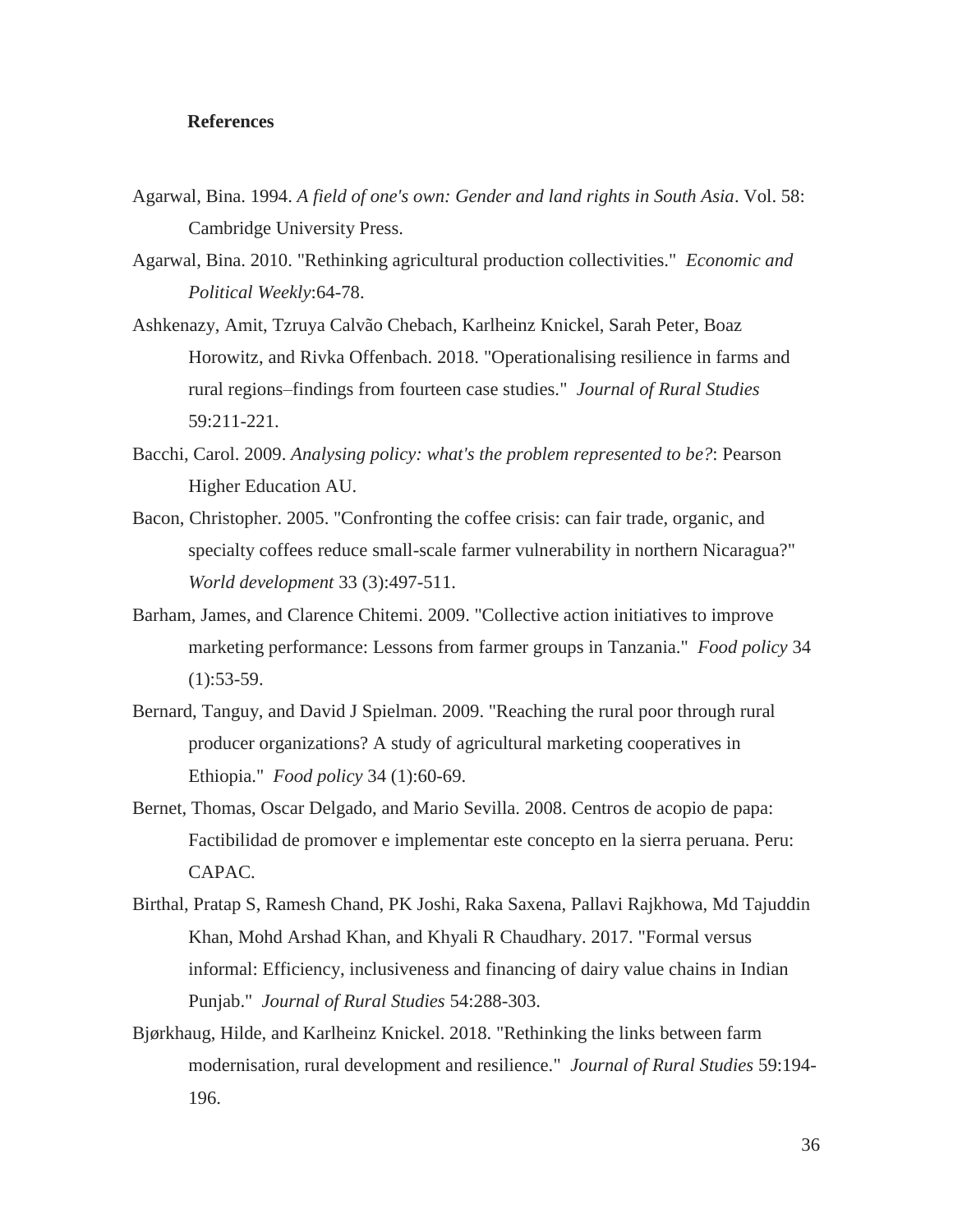Boserup, Ester. 1970. "Women's role in development." *London: Earthscan*.

- Campbell, Hugh, and Michael Mayerfeld Bell. 2000. "The question of rural masculinities." *Rural Sociology* 65 (4):532-546.
- Chant, Sylvia. 1997. *Women-headed households: Diversity and dynamics in the developing world*: Springer.
- Connell, R.W. 1998. "Masculinities and Globalization." *Men and Masculinities* 1 (3):3-23.
- Connell, R.W., and James W. Messerschmidt. 2005. "Hegemonic Masculinity: Rethinking the Concept." *Gender and Society* 19 (6):829-859.
- Creighton, Colin. 1996. "The rise of the male breadwinner family: a reappraisal." *Comparative studies in society and history* 38 (2):310-337.
- Deere, Carmen Diana, and Magdalena Leon De Leal. 2014. *Empowering women: Land and property rights in Latin America*: University of Pittsburgh Pre.
- Deere, Carmen Diana, and Cheryl R Doss. 2006. "The gender asset gap: What do we know and why does it matter?" *Feminist Economics* 12 (1-2):1-50.
- Deere, Carmen Diana, and Magdalena León. 2003. "The gender asset gap: land in Latin America." *World Development* 31 (6):925-947.
- Devaux, André, Douglas Horton, Claudio Velasco, Graham Thiele, Gastón López, Thomas Bernet, Iván Reinoso, and Miguel Ordinola. 2009. "Collective action for market chain innovation in the Andes." *Food policy* 34 (1):31-38.
- Doss, Cheryl, Ruth Meinzen-Dick, and Allan Bomuhangi. 2014. "Who owns the land? Perspectives from rural Ugandans and implications for large-scale land acquisitions." *Feminist economics* 20 (1):76-100.
- Echánove, Flavia, and Cristina Steffen. 2003. "Coping with trade liberalization: The case of Mexican grain producers." *Culture, Agriculture, Food and Environment* 25 (2):1- 12.
- Escobal, and Denice Cavero. 2012. "Transaction costs, institutional arrangements and inequality outcomes: potato marketing by small producers in rural Peru." *World Development* 40 (2):329-341.
- Escobal, Javier, Bruno Revesz, and Carolina Trivelli. 2006. "Pequeña Agricultura Comercial: dinámica y retos en el Perú."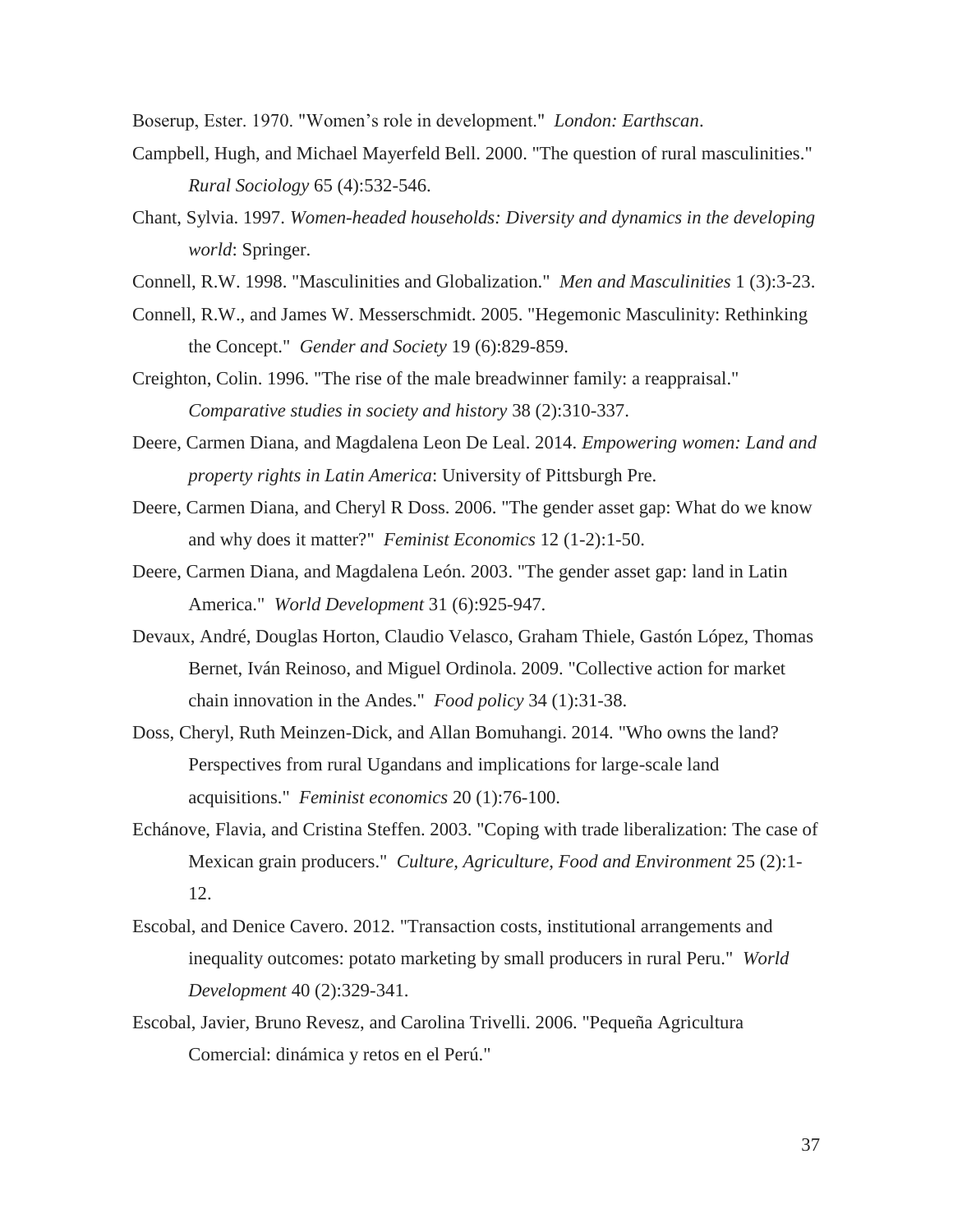- Escobal, Javier, Jaime Saavedra, and Máximo Torero. 1999. "Los activos de los pobres en el Perú." *El Trimestre Económico*:619-659.
- Fan, Qin, and Vania B Salas Garcia. 2018. "Information Access and Smallholder Farmers' Market Participation in Peru." *Journal of Agricultural Economics* 69 (2):476-494.
- Fischer, Elisabeth, and Matin Qaim. 2012. "Linking smallholders to markets: determinants and impacts of farmer collective action in Kenya." *World Development* 40 (6):1255-1268.
- Food and Agriculture Organization (FAO). 2012. "Agricultural Cooperatives and gender equality." Accessed March 30. [http://www.fao.org/docrep/017/ap669e/ap669e.pdf.](http://www.fao.org/docrep/017/ap669e/ap669e.pdf)
- Fortmann, Louise. 2009. "Gender in agriculture sourcebook." *Experimental Agriculture* 45  $(4):515.$
- Fries, Ana María, and Mario E Tapia. 2007. *Guía de campo de los cultivos andinos*: FAO, ANPE-PERÚ.
- Graeub, Benjamin E, M Jahi Chappell, Hannah Wittman, Samuel Ledermann, Rachel Bezner Kerr, and Barbara Gemmill-Herren. 2016. "The state of family farms in the world." *World Development* 87:1-15.
- Hellin, Jon. 2012. "Agricultural extension, collective action and innovation systems: Lessons on network brokering from Peru and Mexico." *The Journal of Agricultural Education and Extension* 18 (2):141-159.
- Hellin, Jon, Mark Lundy, and Madelon Meijer. 2009. "Farmer organization, collective action and market access in Meso-America." *Food Policy* 34 (1):16-22.
- INCOPA. 2011. Cambios del sector papa en el Peru en la ultima decada: Los aportes del proyecto Innovacion y Competitividad de la Papa (INCOPA). 182. Accessed July 24, 2018.

Instituto Nacional de Estadistica e Informatica. n.d. Economia. Peru: INEI.

- International Labour Organization (ILO). 2015. "Advancing gender equality: The cooperative way." ILO Accessed June 6. [http://www.ilo.org/wcmsp5/groups/public/--](http://www.ilo.org/wcmsp5/groups/public/---ed_emp/---emp_ent/---coop/documents/publication/wcms_379095.pdf) [ed\\_emp/---emp\\_ent/---coop/documents/publication/wcms\\_379095.pdf.](http://www.ilo.org/wcmsp5/groups/public/---ed_emp/---emp_ent/---coop/documents/publication/wcms_379095.pdf)
- Janssens, Angélique. 1997. "The rise and decline of the male breadwinner family? An overview of the debate." *International Review of Social History* 42 (S5):1-23.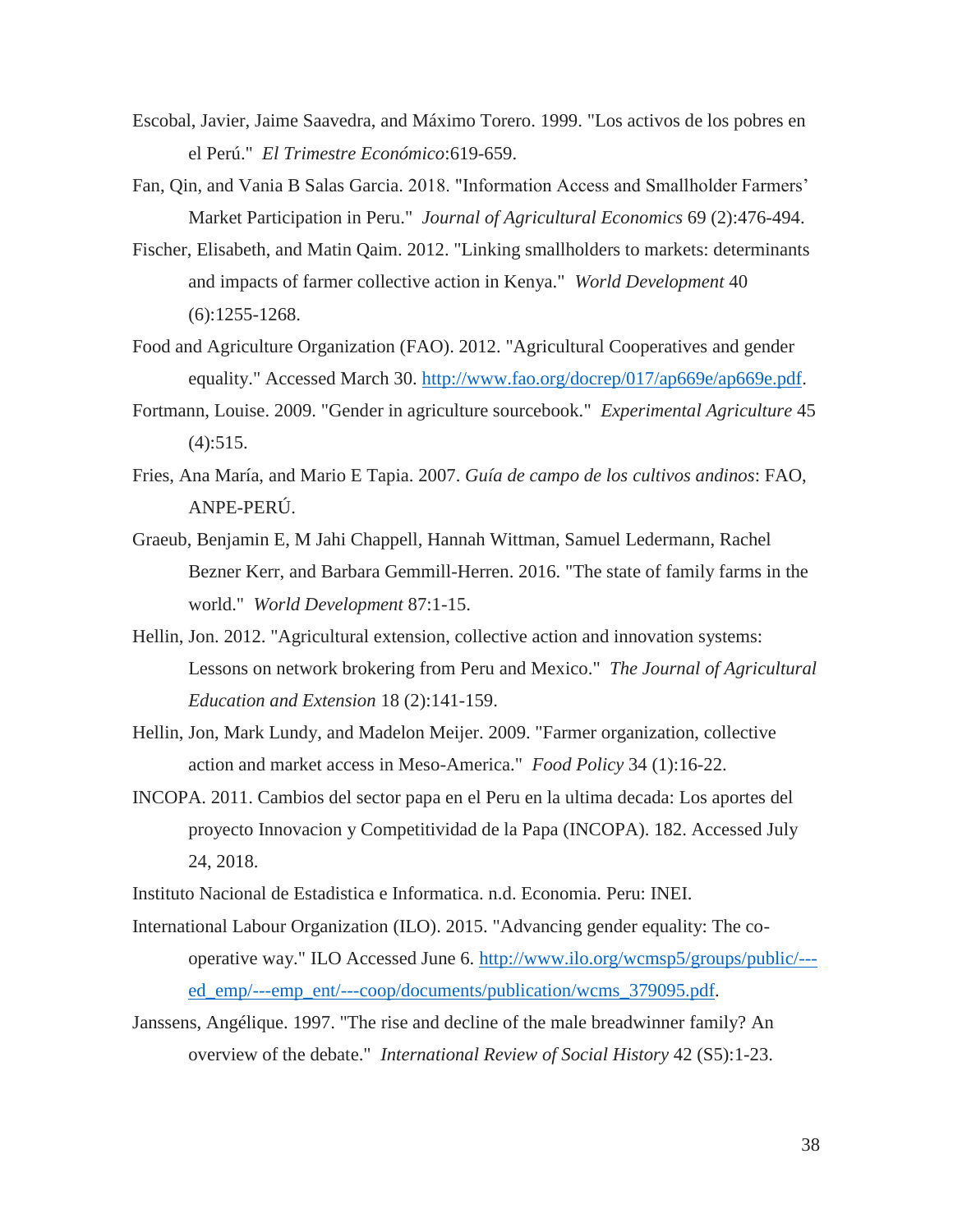- Jokisch, Brad D. 2002. "Migration and agricultural change: The case of smallholder agriculture in highland Ecuador." *Human Ecology* 30 (4):523-550.
- Kang, Jung-Won. 2010. "Gender Roles and Rural-Urban Divide in the Peruvian Andes." 라틴아메리카연구 23 (2):117-149.
- Key, Nigel, Elisabeth Sadoulet, and Alain De Janvry. 2000. "Transactions costs and agricultural household supply response." *American journal of agricultural economics* 82 (2):245-259.
- Lewis, Jane. 2001. "The decline of the male breadwinner model: Implications for work and care." *Social Politics: International Studies in Gender, State & Society* 8 (2):152- 169.
- Lowder, Sarah K, Jakob Skoet, and Terri Raney. 2016. "The number, size, and distribution of farms, smallholder farms, and family farms worldwide." *World Development* 87:16-29.
- Lyon, Sarah. 2008. "We want to be equal to them: Fair-trade coffee certification and gender equity within organizations." *Human Organization* 67 (3):258-268.
- Lyon, Sarah, Josefina Aranda Bezaury, and Tad Mutersbaugh. 2010. "Gender equity in fairtrade–organic coffee producer organizations: Cases from Mesoamerica." *Geoforum* 41 (1):93-103.
- Manchón, Beatriz Gonzalez, and Morna Macleod. 2010. "Challenging gender inequality in farmers' organisations in Nicaragua." *Gender & Development* 18 (3):373-386.
- Markelova, Helen, and Esther Mwangi. 2010. "Collective action for smallholder market access: evidence and implications for Africa." *Review of policy research* 27 (5):621-640.
- Meemken, Eva-Marie, and Matin Qaim. 2018. "Can private food standards promote gender equality in the small farm sector?" *Journal of Rural Studies* 58:39-51.
- Miller, Genna R. 2012. ""Gender Trouble" Investigating Gender and Economic Democracy in Worker Cooperatives in the United States." *Review of Radical Political Economics* 44 (1):8-22.
- Minag. n.d. "Incentivos sanitarios para flores, follajes, platano y banano." Minag Accessed September 9.

[http://www.minagricultura.gov.co/07presupuesto/07a\\_inflor\\_bana.aspx.](http://www.minagricultura.gov.co/07presupuesto/07a_inflor_bana.aspx)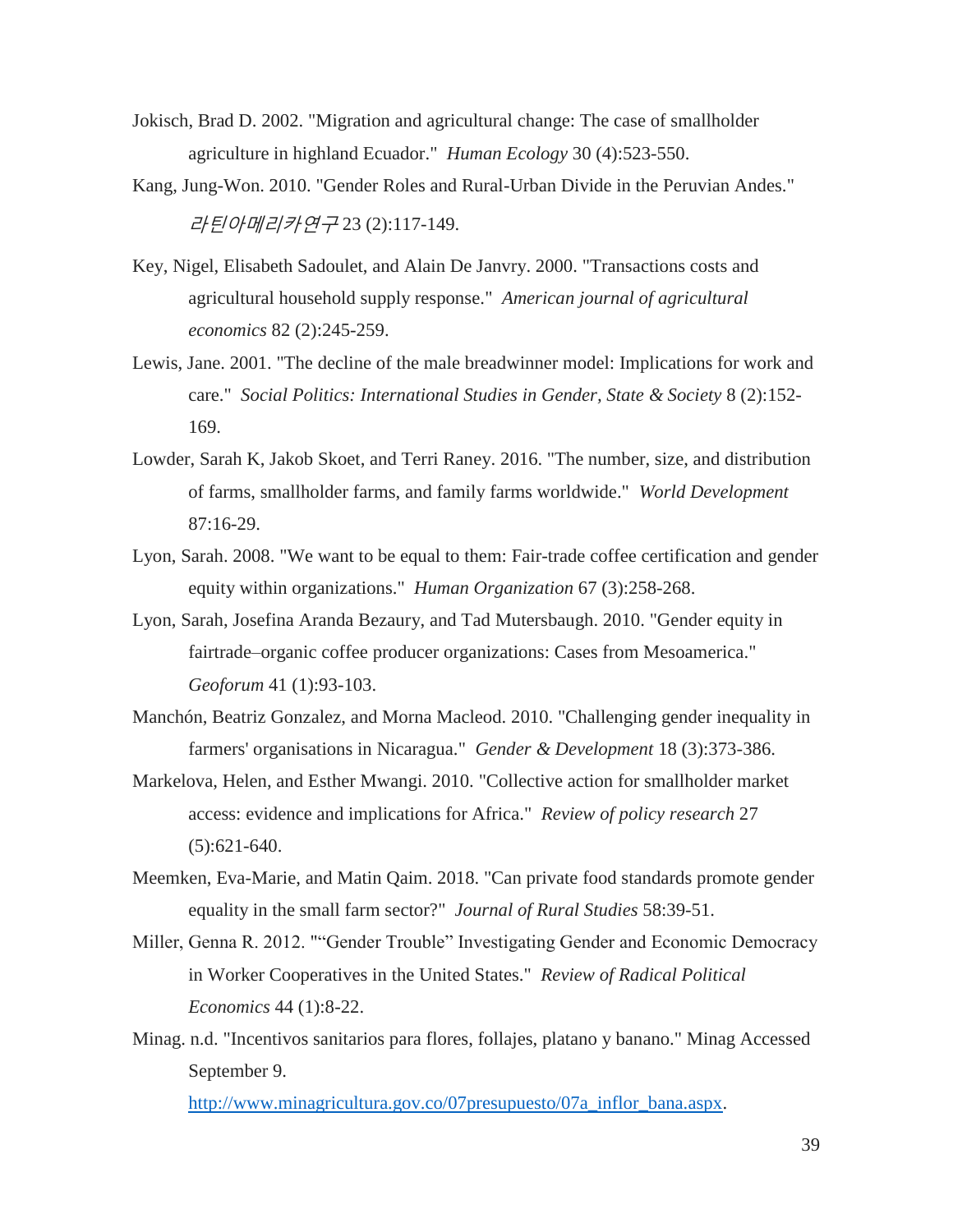- Ministerio de Agricultura -OGPA-DGPA. 2003. Plan estrategico de la cadena de la papa. 43. Accessed July 24, 2018.
- Ministerio de Agricultura, MINAGRI. 2012. "Plan Estrategico Sectorial Multianual 2012- 2016." Accessed October 19. [http://www2.congreso.gob.pe/sicr/cendocbib/con4\\_uibd.nsf/DD7BCB4FF225E350](http://www2.congreso.gob.pe/sicr/cendocbib/con4_uibd.nsf/DD7BCB4FF225E35005257B6D006F81ED/$FILE/pesem2012-2016-1.pdf) [05257B6D006F81ED/\\$FILE/pesem2012-2016-1.pdf.](http://www2.congreso.gob.pe/sicr/cendocbib/con4_uibd.nsf/DD7BCB4FF225E35005257B6D006F81ED/$FILE/pesem2012-2016-1.pdf)
- Ministerio de mujer y poblaciones vulnerables. 2012. Plan nacional de igualdad de género 2012-2017. Lima, Peru.
- Mohanty, Chandra Talpade. 1984. "Under Western eyes: Feminist scholarship and colonial discourses." *Boundary 2*:333-358.
- Mojo, Dagne, Christian Fischer, and Terefe Degefa. 2017. "The determinants and economic impacts of membership in coffee farmer cooperatives: recent evidence from rural Ethiopia." *Journal of Rural Studies* 50:84-94.
- Mudege, Netsayi N, Ted Nyekanyeka, Eliya Kapalasa, Tafadzwa Chevo, and Paul Demo. 2015. "Understanding collective action and women's empowerment in potato farmer groups in Ntcheu and Dedza in Malawi." *Journal of Rural Studies* 42:91-101.
- Oduol, Judith Beatrice Auma, Dagmar Mithöfer, Frank Place, Eddah Nang'ole, John Olwande, Lilian Kirimi, and Mary Mathenge. 2017. "Women's participation in high value agricultural commodity chains in Kenya: Strategies for closing the gender gap." *Journal of rural studies* 50:228-239.
- Orsi, Luigi, Ivan De Noni, Stefano Corsi, and Laura Viviana Marchisio. 2017. "The role of collective action in leveraging farmers' performances: Lessons from sesame seed farmers' collaboration in eastern Chad." *Journal of Rural Studies* 51:93-104.
- Patel-Campillo, A. 2012. "The Gendered Production-Consumption Relation: Accounting for Employment and Socioeconomic Hierarchies in the Colombian Cut flower Global Commodity Chain." *Sociologia Ruralis* 52 (3):272-293.
- Patel-Campillo, Anouk. 2011. "Transforming Global Commodity Chains: Actor Strategies, Regulation, and Competitive Relations in the Dutch Cut Flower Sector." *Economic Geography* 87 (1):79-99.
- Radel, Claudia, Birgit Schmook, Jamie McEvoy, Crisol Mendez, and Peggy Petrzelka. 2012. "Labour migration and gendered agricultural relations: The feminization of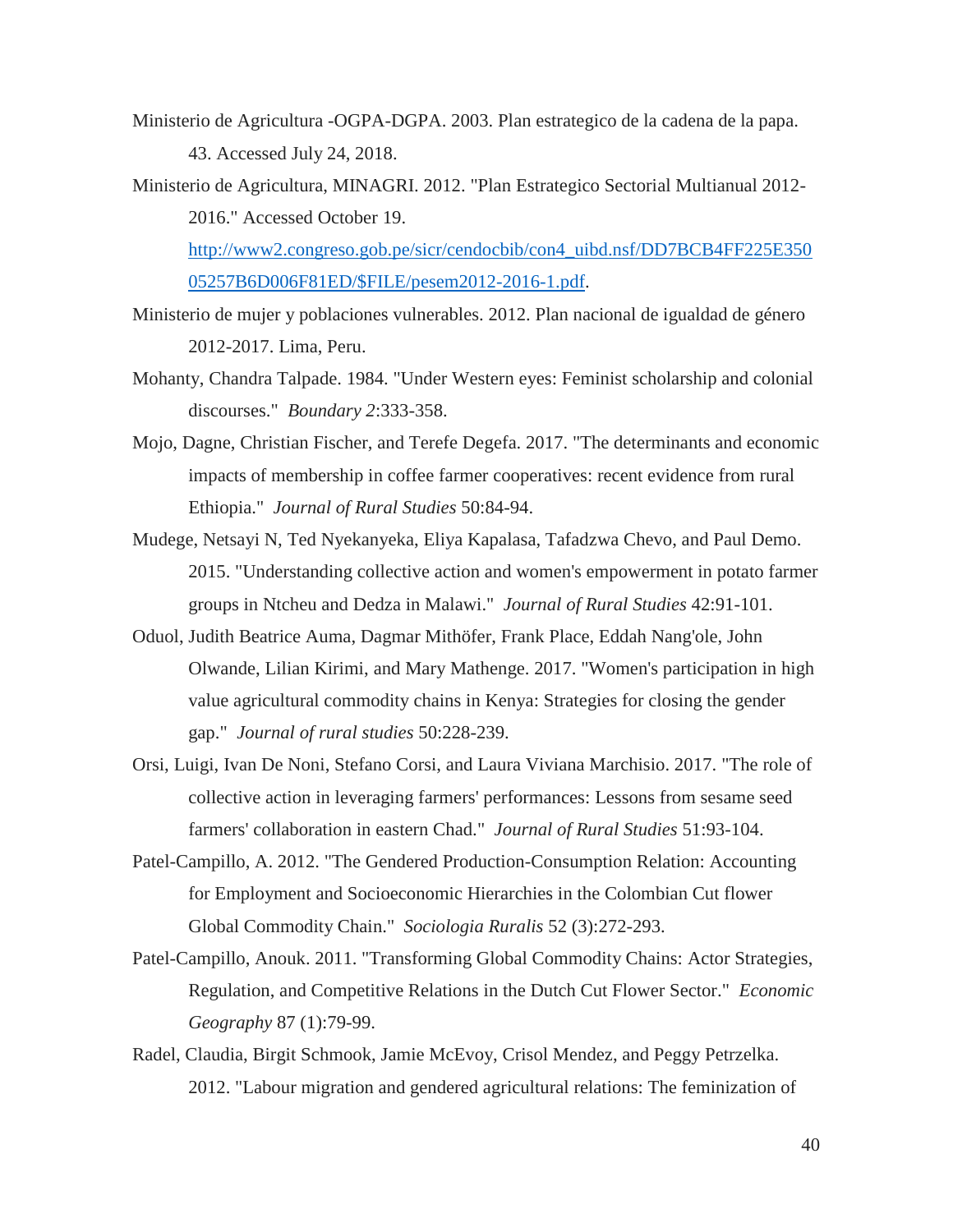agriculture in the ejidal sector of Calakmul, Mexico." *Journal of Agrarian Change* 12 (1):98-119.

- Rao, Nitya. 2012. "Male 'Providers' and Female 'Housewives': A Gendered Co‐ performance in Rural North India." *Development and Change* 43 (5):1025-1048.
- Razavi, Shahra. 2003. "Introduction: Agrarian change, gender and land rights." *Journal of Agrarian change* 3 (1/2):2-32.
- Reardon, Thomas, Christopher B Barrett, Julio A Berdegué, and Johan FM Swinnen. 2009. "Agrifood industry transformation and small farmers in developing countries." *World development* 37 (11):1717-1727.
- Silberschmidt, Margrethe. 2001. "Disempowerment of men in rural and urban East Africa: implications for male identity and sexual behavior." *World development* 29 (4):657-671.
- Tauer, Loren. 1995. "Age and farmer productivity." *Review of Agricultural Economics*:63- 69.
- The World Bank. 2009. "Gender in agriculture sourcebook." World Bank Publications Accessed June 19, 2017. http://siteresources.worldbank.org/INTGENAGRLIVSOUBOOK/Resources/Compl eteBook.pdf.
- Tobin, Daniel, Leland Glenna, and Andre Devaux. 2016. "Pro-poor? Inclusion and exclusion in native potato value chains in the central highlands of Peru." *Journal of rural studies* 46:71-80.
- Tyler, Meagan, and Peter Fairbrother. 2013. "Bushfires are "men's business": The importance of gender and rural hegemonic masculinity." *Journal of Rural Studies* 30:110-119.
- Weinberger, Katinka, and Johannes Paul Jütting. 2001. "Women's participation in local organizations: conditions and constraints." *World Development* 29 (8):1391-1404.
- World Bank Group. 2017. Implementing the World Bank Group's Gender Strategy -From Analysis to Action to Impact. edited by IBRD-IDA. Washington, D.C.: World Bank.
- Wossen, Tesfamicheal, Tahirou Abdoulaye, Arega Alene, Mekbib G Haile, Shiferaw Feleke, Adetunji Olanrewaju, and Victor Manyong. 2017. "Impacts of extension